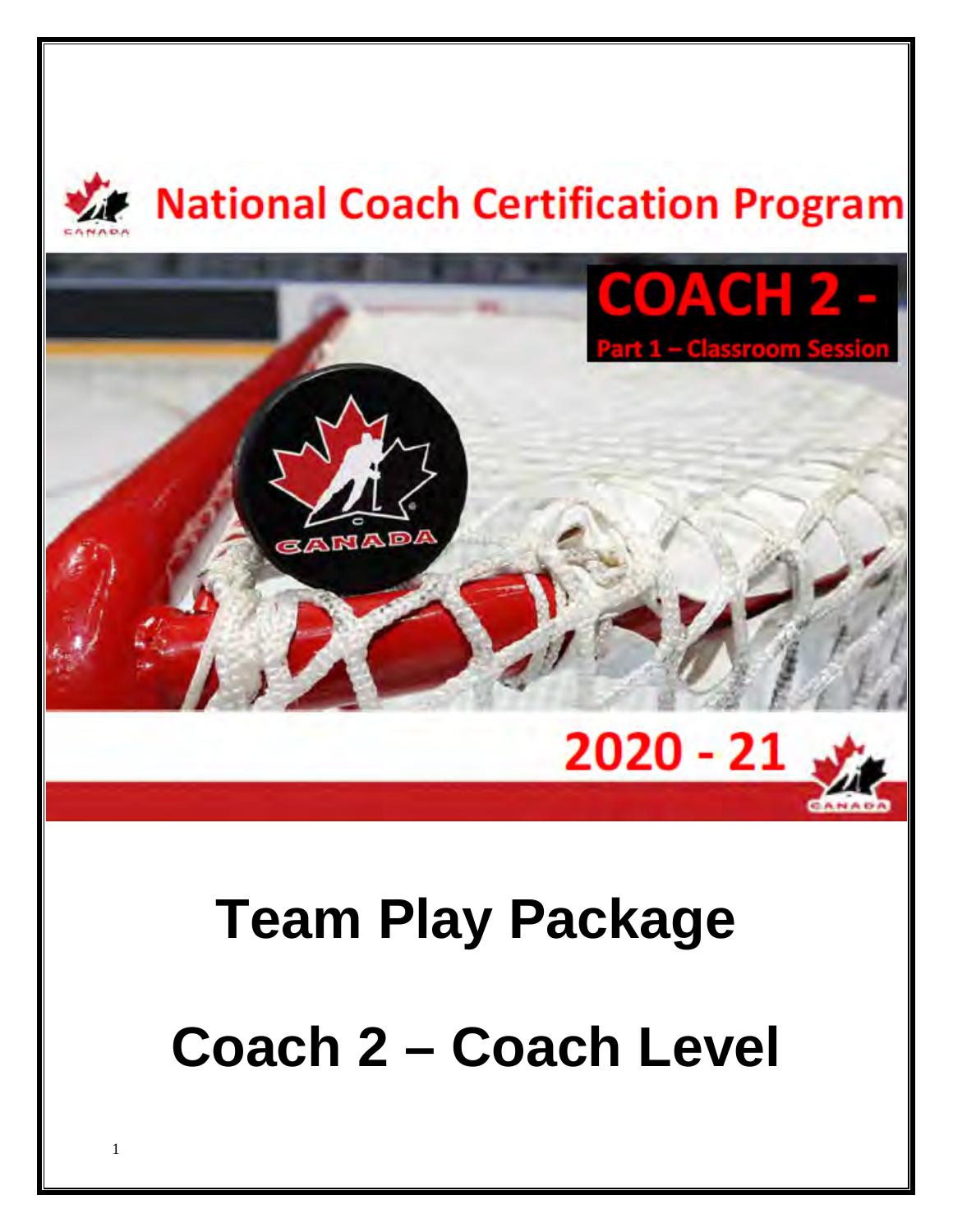## **UNDER 17 TECHNICAL CURRICULUM TABLE OF CONTENTS**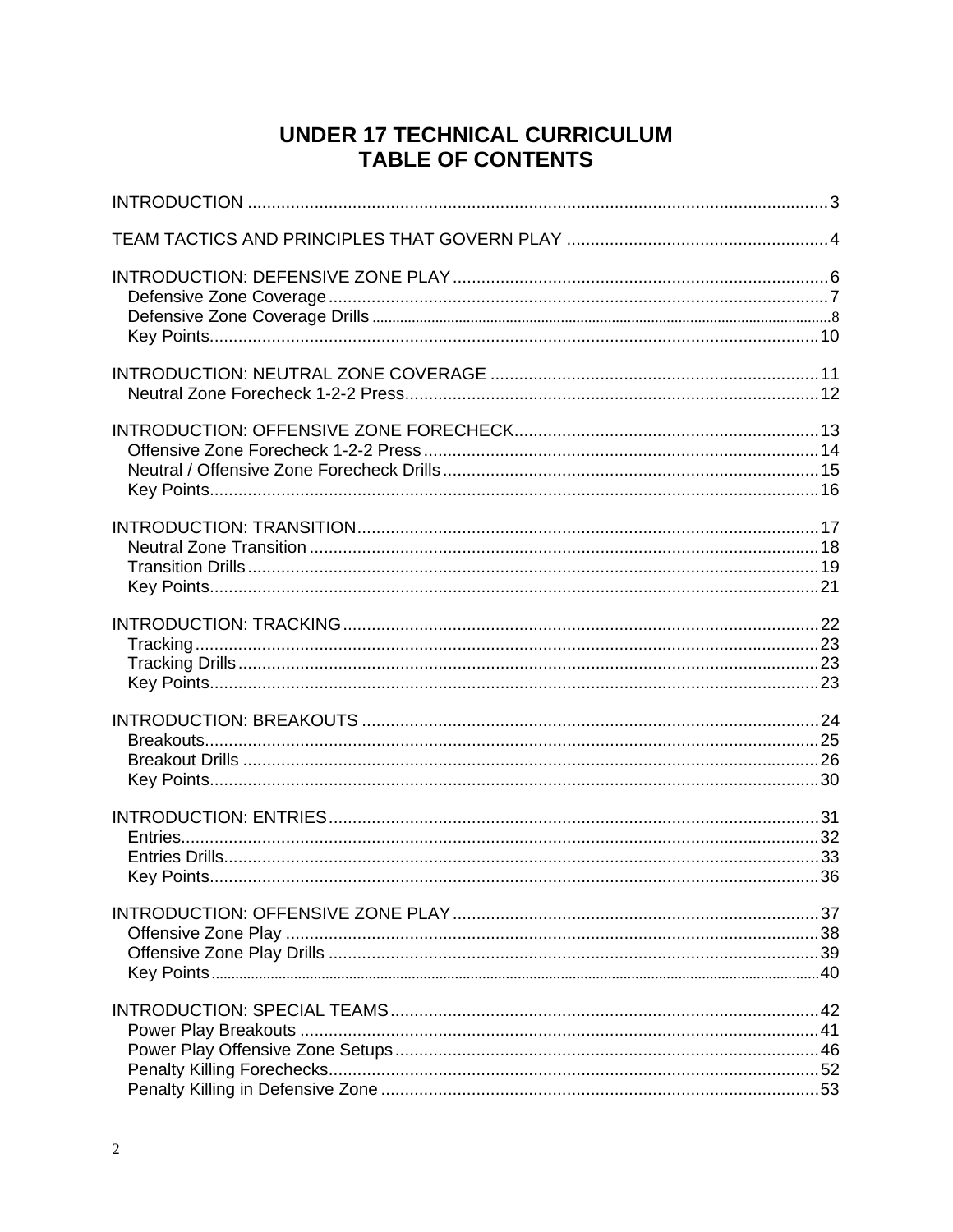

## **INTRODUCTION**

This manual provides a foundation for the preparation of Canadian players and coaches through their participation in the Program of Excellence. This technical curriculum is intended as a guide and resource for Branch technical preparation and should not be viewed as an instructional manual that binds each coach. The information contained in this document provides a framework that will enable a coach to implement his own technical package at the Branch level.

This package was developed by former National Team coaches that have experience at each level of the Program of Excellence. Hockey Canada is indebted to these coaches that have taken a concept and built a *foundation for future success*.

In comparing the Program of Excellence to the Canadian High School system, a coach at the U17 Level has an obligation to prepare a U17 for the National U18 Program the same as a Grade 10 teacher prepares a student for grade 11. The grade 11 teacher then prepares students for grade 12 in the same way an U18 coach prepares players for the National Junior team. Each coach and each teacher must follow a curriculum framework that prepares players or students with the best opportunity for success at the next level.

By implementing this technical curriculum at the U17 Branch level, Hockey Canada is building a foundation for athletes to succeed with our National Teams. While it should be the goal of each provincial/regional team to be successful at the Canada Winter Games and World Under 17 Hockey Challenge, the player development process should be at the forefront of program operations and this development component must not be compromised. This commitment to preparing provincial and regional team athletes is the cornerstone for future World Junior, Senior World and Olympic Champions.

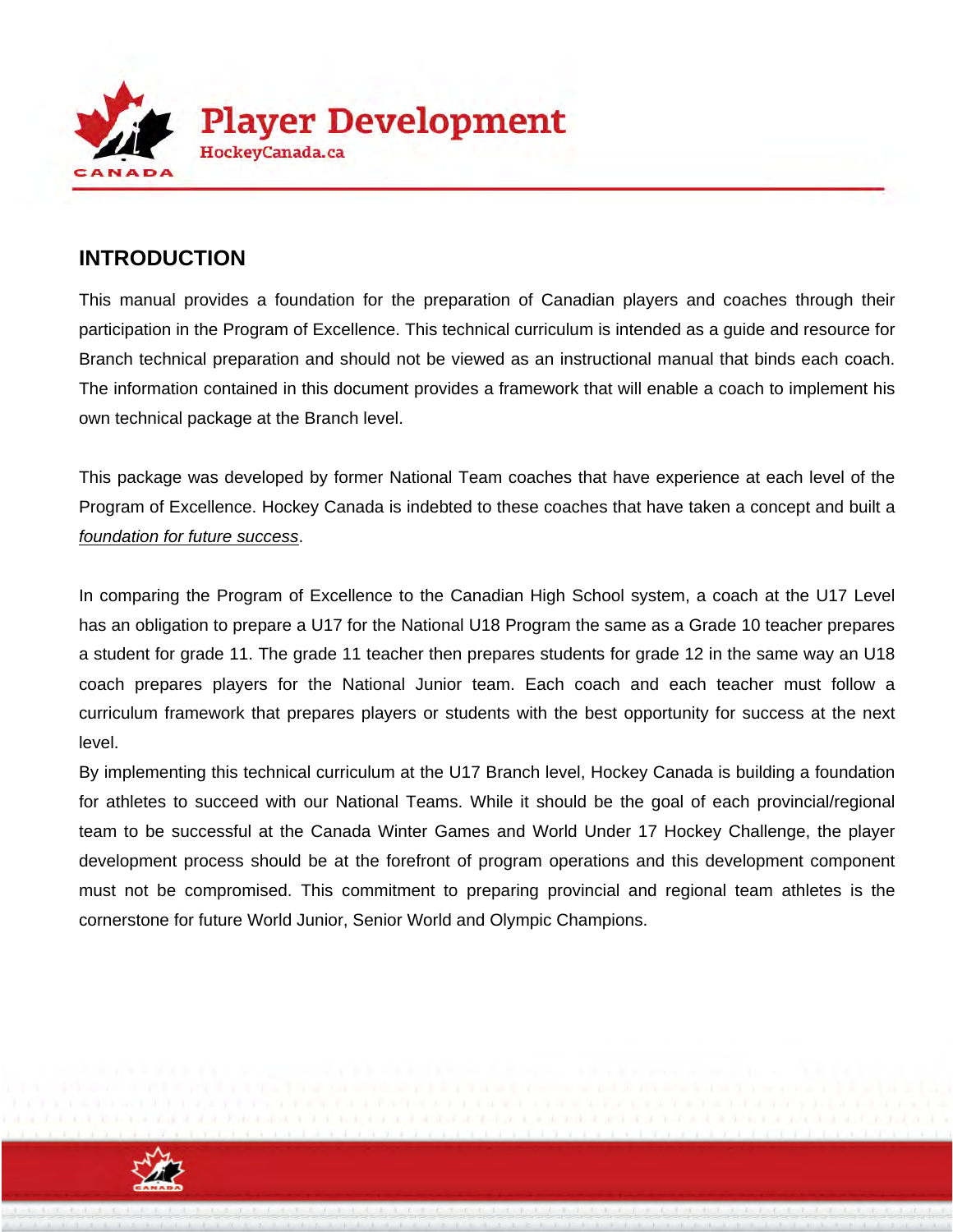

## **TEAM TACTICS AND PRINCIPLES THAT GOVERN PLAY**

Principles are general rules or laws which govern and guide the application of team tactics, systems, and strategies.

Four Principles govern offensive and defensive team play:

| <b>Offensive</b>      | <b>Defensive</b> |
|-----------------------|------------------|
| Pressure<br>$\bullet$ | Pressure         |
| <b>Puck Control</b>   | Stall/Contain    |
| Support<br>$\bullet$  | Support          |
| Transition            | Transition       |

In review of the principles that guide offensive and defensive team play, it should be understood that each of these principles must work inter-dependently of one another. For example, offensive transition can only lead to a quick and effective counteract if there is immediate pressure, good puck control and excellent offensive support away from the puck. If this does not occur, it is possible the opposing team may regain possession of the puck and the attacking team, after giving up possession, is now forced to demonstrate effective defensive transition.

#### **Pressure - Offensive**

Offensive pressure is created through a quick player and/or puck movement that forces the defender to react more quickly or in a different direction than they would like. The goal of pressure is to create increased time and space for the attackers.

#### **Pressure - Defensive**

Defensive pressure is created through a quick player movement that forces the offensive player to react more quickly or in a different direction than they would like. The goal of pressure is to decrease time and space for the attackers.

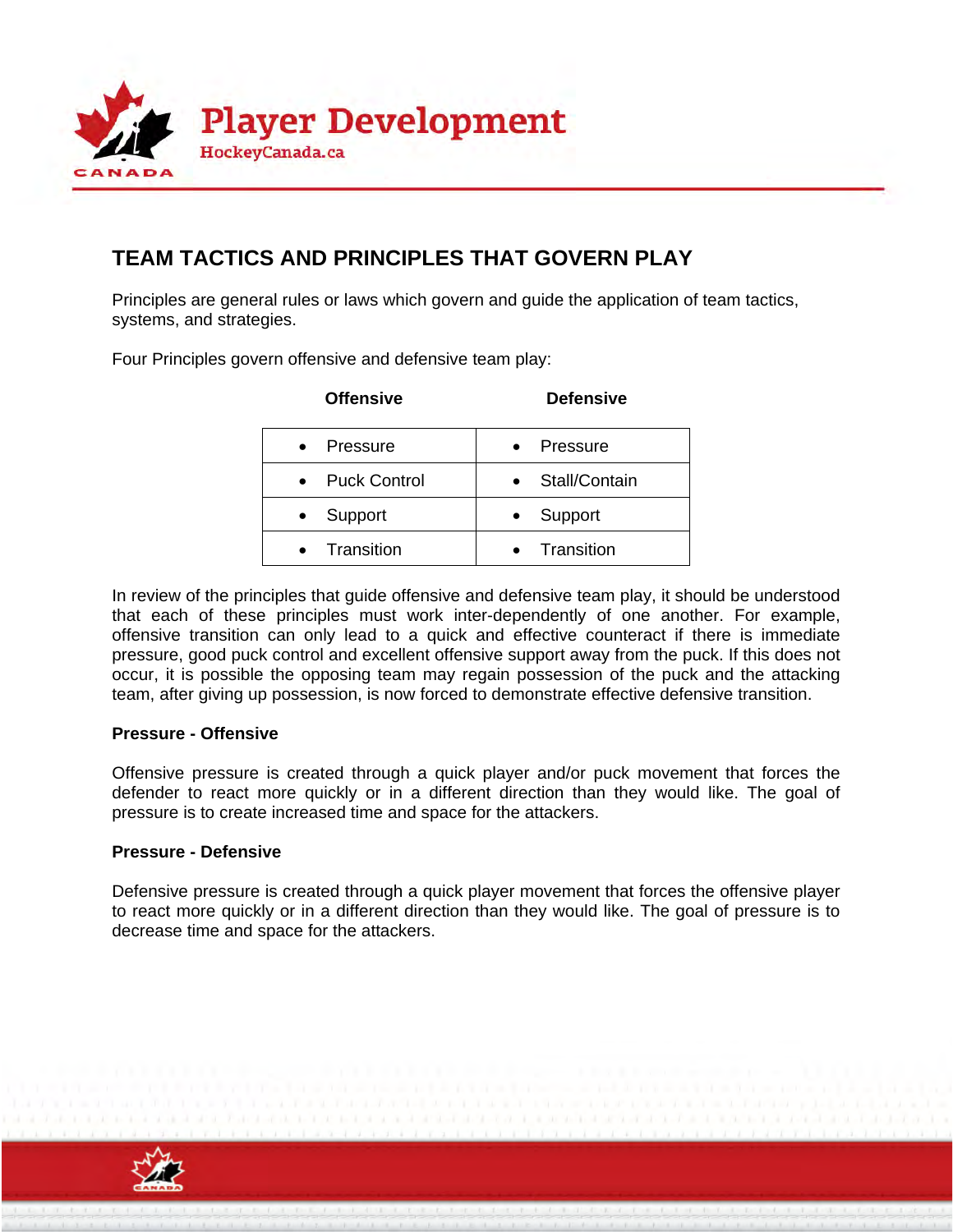

## **Puck Control - Offensive**

Offensive pressure is created through a quick player and/or puck movement that forces the defender to react more quickly or in a different direction than they would like. The goal of pressure is to create increased time and space for the attackers.

#### **Stall / Contain - Defensive**

The principle of defensive play where the defensive team will attempt to force the opponent to stop or slow down the speed of an attack to provide time to set up better defensive coverage. This is accomplished by pressuring the puck carrier or deflecting the attack to the outside lanes/ice.

#### **Support - Offensive**

To provide offense, offensive players away from the puck must be available as passing options and be a part of the attack. Players must be able to read the intentions of their defensive counterparts and at the same time read and anticipate the movements and the possibilities of the puck carrier.

#### **Support - Defensive**

The player defending against the puck carrier requires the support of teammates to ensure that they are active away from the puck carrier and position themselves in a manner that will eliminate the options of the puck carrier. Players must be able to read the offensive options available to the puck carrier and move to a position that minimizes or takes away these options.

#### **Transition - Offensive**

Offensive transition is measured in a teams' ability to move quickly from defense to offense when the puck is recovered. All players must be prepared to move quickly to the attack.

#### **Transition - Defensive**

Defensive transition is measured in a teams' ability to move quickly from offense to defense should a turnover occur and the opposing team moves quickly to the attack.

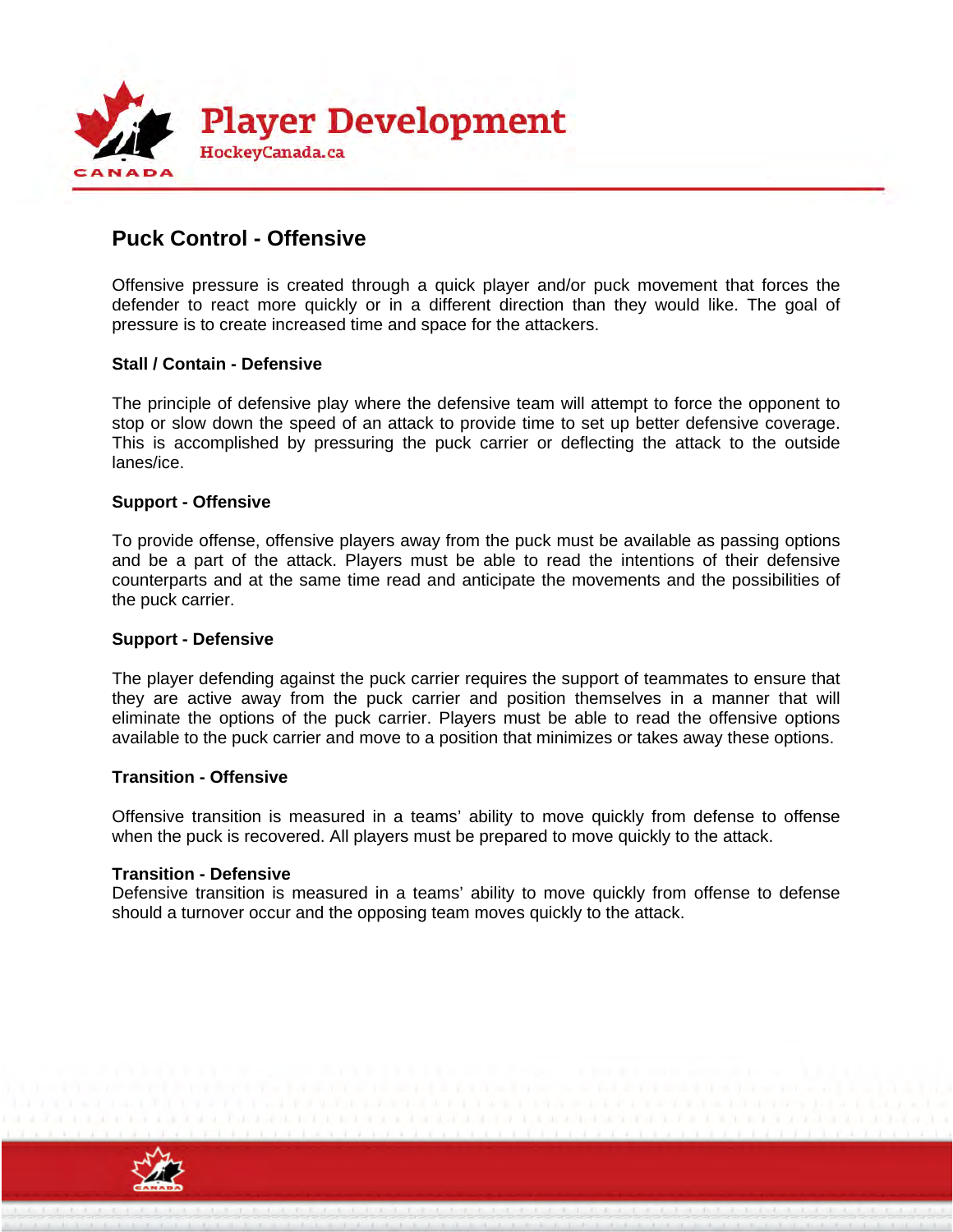

## **INTRODUCTION: DEFENSIVE ZONE PLAY**

The key to any successful defensive system begins with proper positioning by the players involved. On the international ice surface, there is 15 feet of ice added to the width of the rink, and that good position is critical when defending.

Using the key concept of protecting the middle of the ice, then pressure out from there, players will have a foundation from which to start with. To do this it is important to identify a *home base* (see diagram) which is the most critical ice to protect. Strong net front coverage is essential since teams in international competition have the tendency to work the puck back to the middle before shooting instead of taking the shot from outside. With good positioning, there is no need to chase because international teams will bring the puck to the middle. Patience is an important virtue when defending against the attack.

Protecting the middle is essential, but it is important to continue using the principles of pressure to take away time and space and to force the opposition into making poor decisions. The Canadian game plan will always be aggressive and physical all over the ice, but especially when defending in the defensive zone. However, physical play should never override good defensive positioning.

Play away from the puck is important. As much as players must be prepared to pressure the puck in one on one situations, support away from the one on one is critical. All players must work as a unit and be prepared to defend as a group of five. Communication is a key component in ensuring everyone is clear on their responsibilities and provides support and direction to one another.

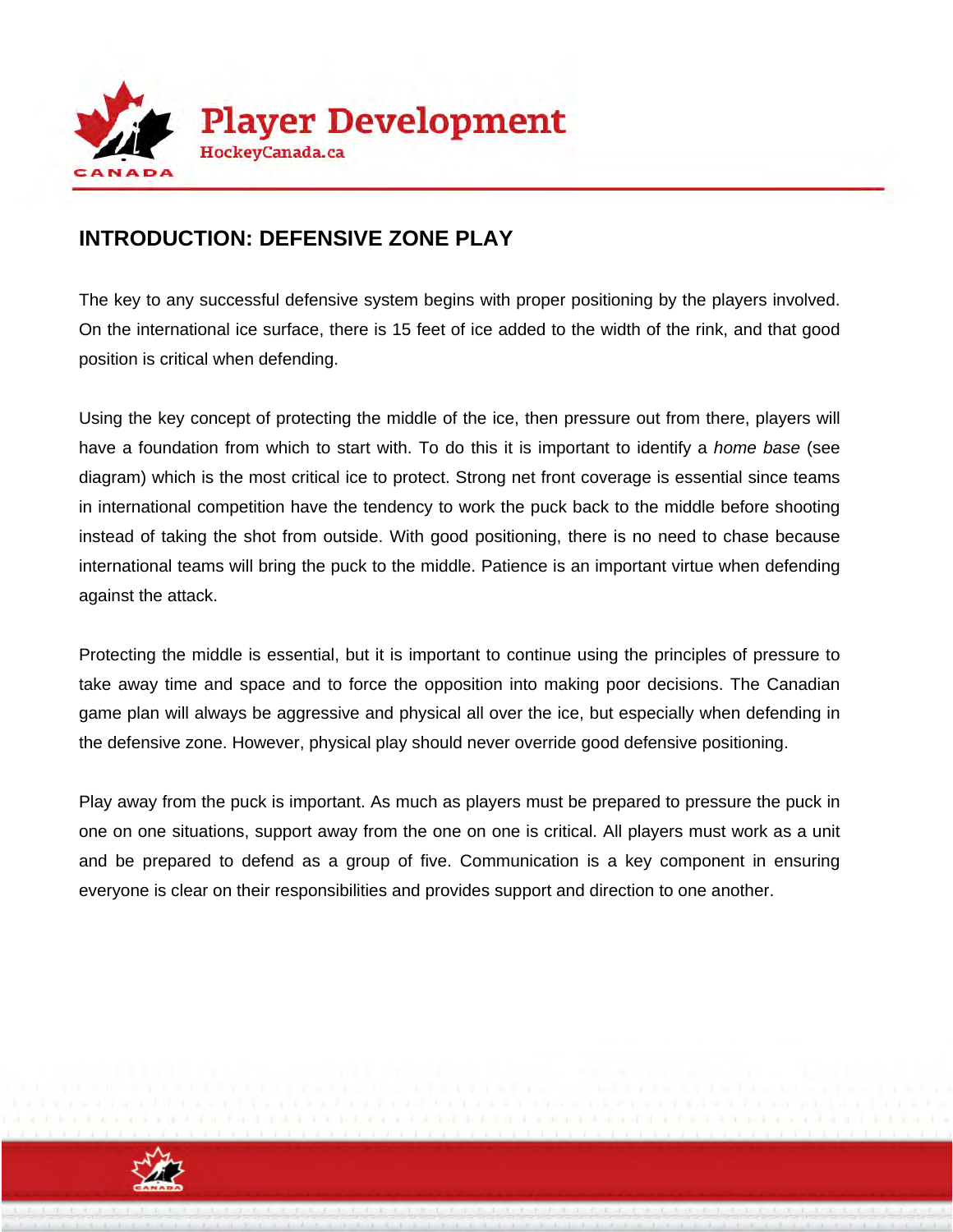

#### **Defensive Zone Coverage**



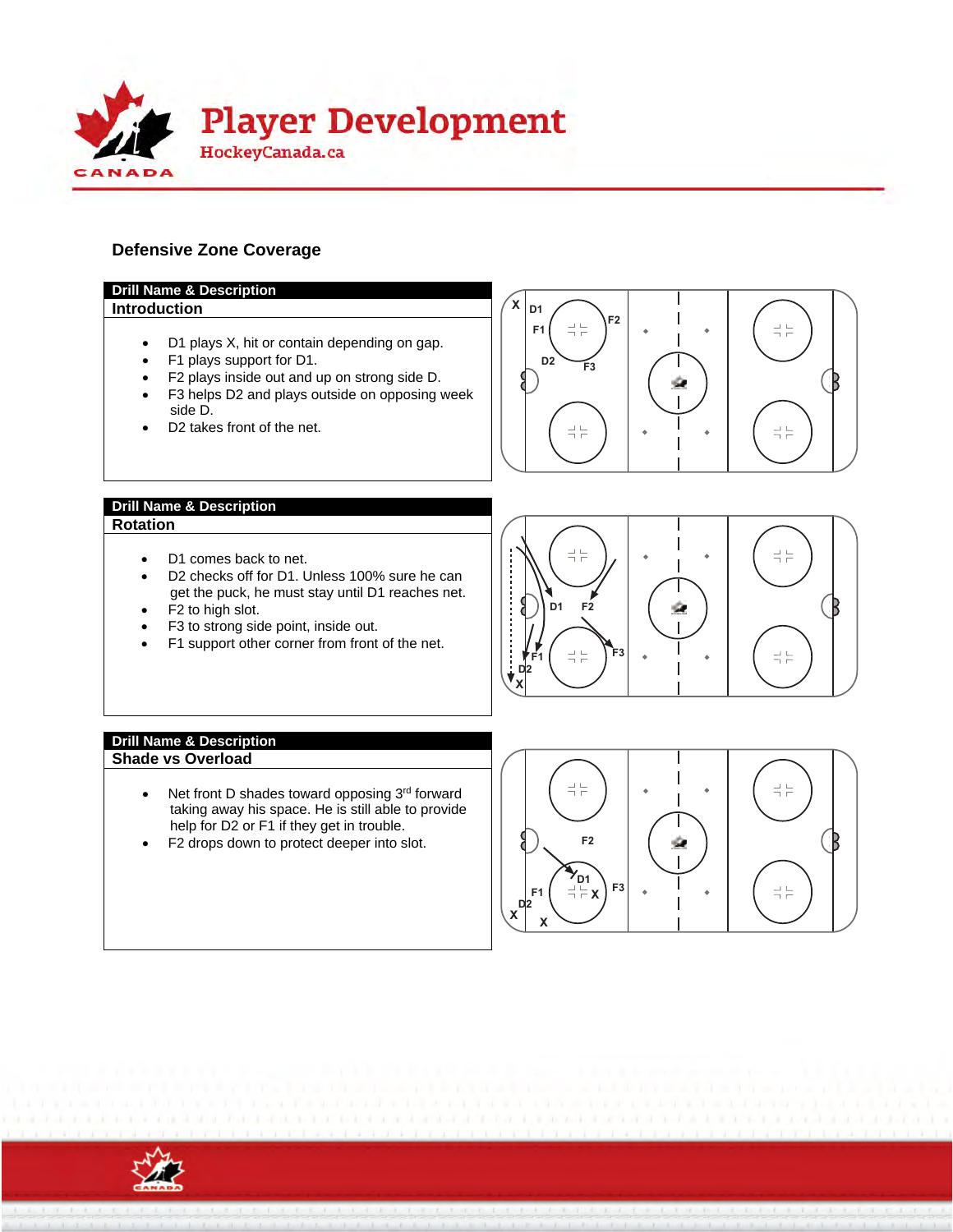

#### **Defensive Zone Coverage Drills**

#### **Drill Name & Description**

#### **1 vs 1 Gap**

- 1 vs 1 out of corner where the coach spots a puck to the offensive player.
- Defensive player needs to get the appropriate angle and close his gap to defend the offensive player.

#### **Key Teaching Points**

- First 3 steps by defender are quick and to get the best position.
- Defender leads with his stick on the puck.
- Stay on defensive side.

#### **Drill Name & Description**

#### **1 vs 1 No Gap**

• Defender works to pin his man since there is no gap.

#### **Key Teaching Points**

- Stick on puck.
- Stay on defensive side.

## ĉ ÷. 루는



- 2 defenders on 2 offensive players.
- Passive drill where 2 defending players move from pressure to support positions on puck movement.

#### **Key Teaching Points**

- Communicate.
- Stick on puck.
- Support one stick length.
- Straight line skating.







 $\frac{1}{1}$  $\frac{1}{1}$ 

 $\frac{1}{1}$   $\frac{1}{1}$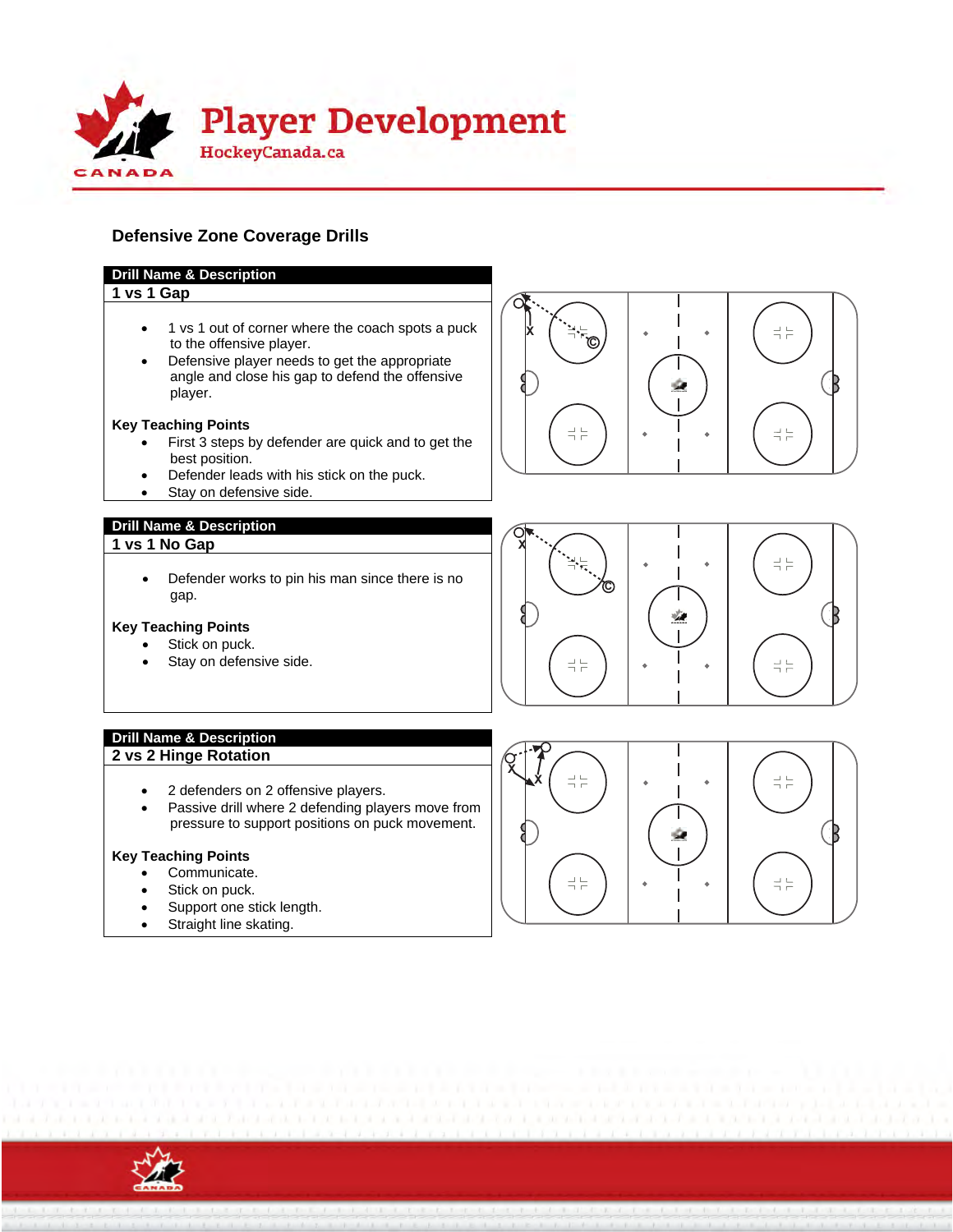

#### **Drill Name & Description 2 vs 2 Gap / No Gap**

• See 1 vs 1 gap, no gap.

#### **Key Teaching Points**

- Stick on puck.
- Good angles to close gaps.
- Communicate.
- Straight line skating on rotation.



#### **Drill Name & Description**

#### **3 vs 3 Shade**

- 2 vs 2 passive in corner.
- Net front man shades to where the offensive "3rd man" goes.

#### **Key Teaching Points**

- Head on a swivel.
- Communicate.
- Stay between "3<sup>rd</sup> man" and net.
- Shade about half way to your man.

## **Drill Name & Description**

**3 vs 3 Shade** 

Gap, no gap.

#### **Key Teaching Points**

- Move quick to defend.
- Good angles.
- Communicate responsibilities.





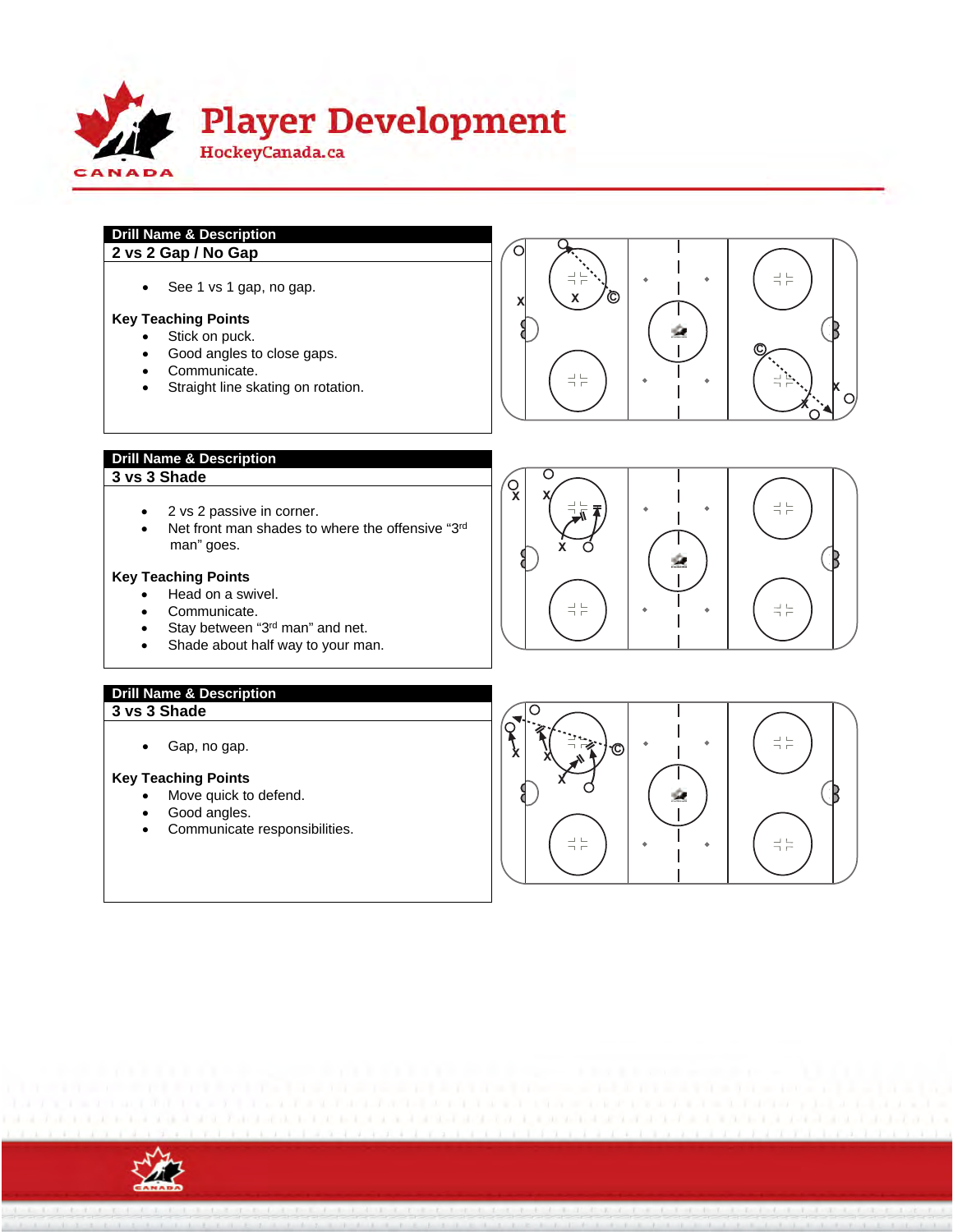

#### **Drill Name & Description 5 vs 5 Rotation**

- Passive coverage to an imaginary offense.
- Rotate on coaches' command.

#### **Key Teaching Points**

- Back side forward drops between hash marks to protect net front when net front defense shades.
- Net front defense does not leave until partner takes net front.



#### **Key Points**

- First man on puck carrier approaches his man quickly with stick on puck and play the body.
- Support man must stay off the pile (about stick length) and communicate to man on puck carrier. His stick should be on the ice.
- Players must skate in straight lines. Reload to middle if you lose position.
- Strong net front coverage.
- Communicate
- Provide outlets on puck recovery.

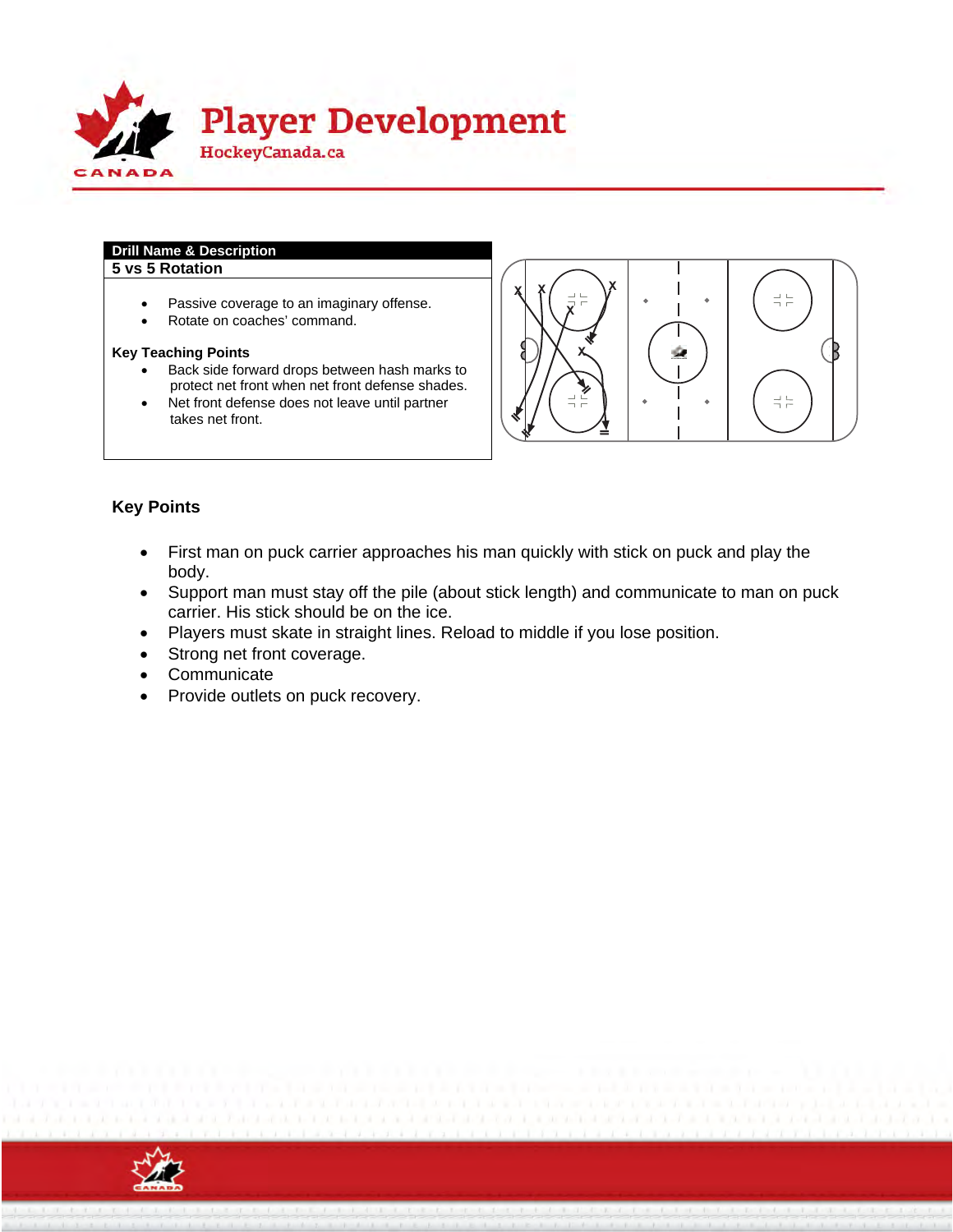

## **INTRODUCTION: NEUTRAL ZONE COVERAGE**

Coverage in the neutral zone is critical to successfully defending in the international game since most countries rely heavily on the counter strike mentality. They will want to re-attack quickly and penetrate the middle lane if possible, since they are not as comfortable with the puck to the outside. Therefore it is imperative that we protect the middle of the ice and push the puck to the outside. In the past, some teams have used the mindset of checking from the dots out. This has proven to be a very effective tool since the width of the dots on international ice is identical to that of regulation ice surfaces in Canada. Therefore players are familiar with this, and familiarity often breeds confidence since it is an easy reference point to work from.

For us to forecheck through the neutral zone effectively we must work as a group of five players. The first forward on the forecheck must work very hard to get pressure on the puck so that he forces a poor decision. To get the necessary pressure on the puck, we encourage a three man race to be that first forward, while the two forwards who lose the race fill their roles. In this way we will use the principles of pressure and support when applying our forecheck. This will serve to eliminate any *gaps* in the forecheck that can appear when all five players are not working together. When the forecheck is forced to rotate, players must move quickly to their position in order to defend the next pass.

Stick placement is very useful when forechecking through the neutral zone since a well placed stick will deter a pass through the middle and often times intercept a pass leading to a quick transition to offense.

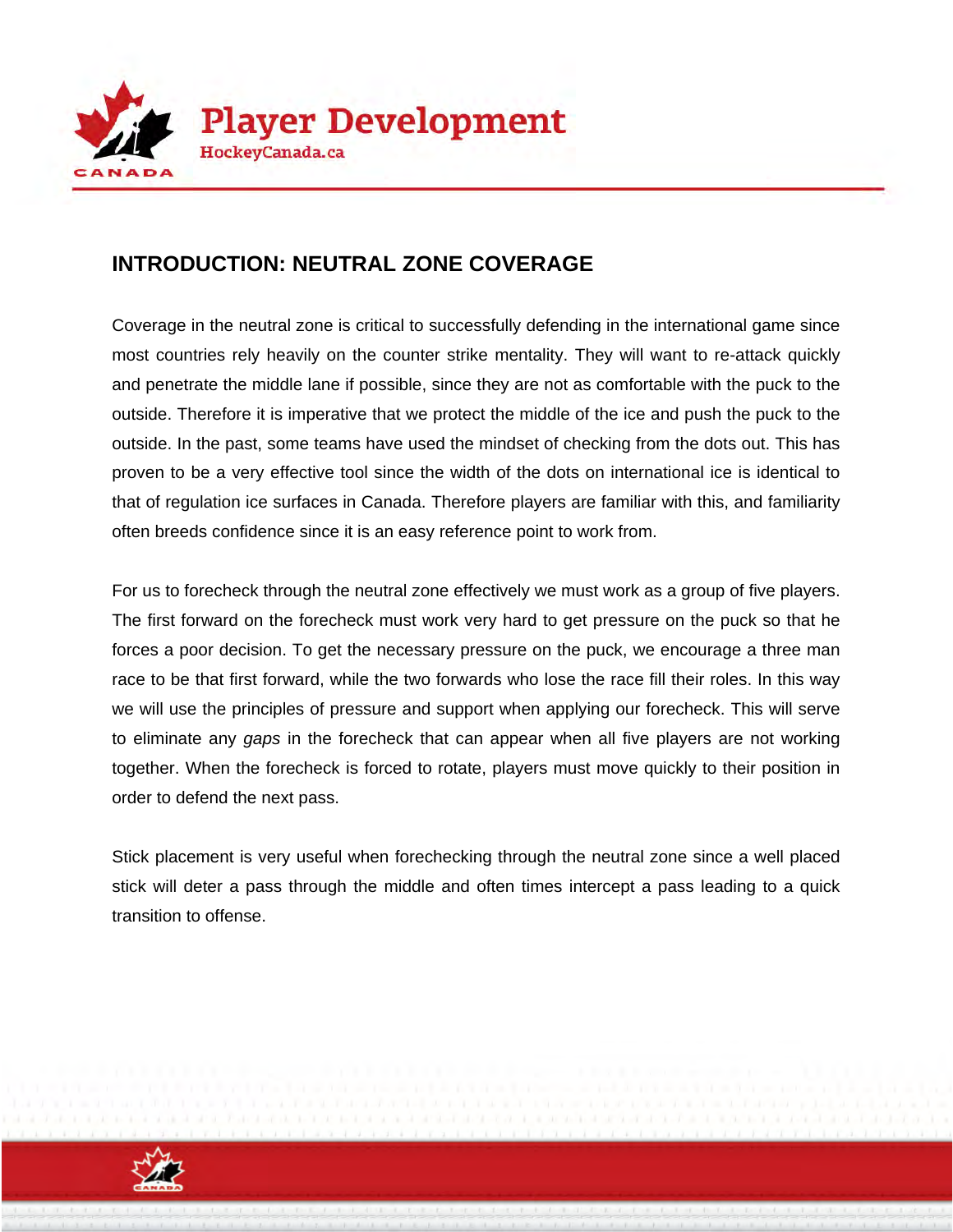

#### **Neutral Zone Forecheck 1-2-2 Press**



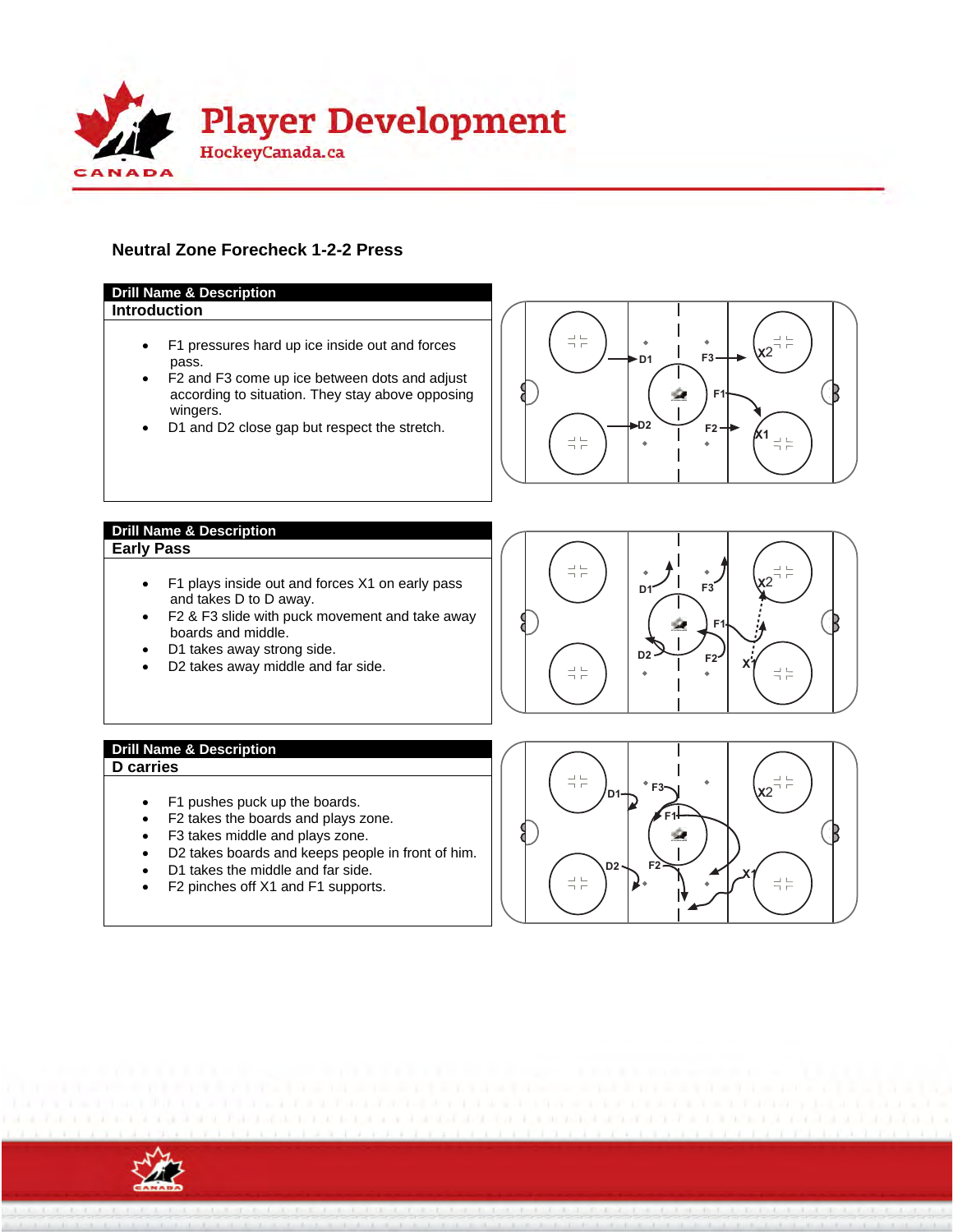

## **INTRODUCTION: OFFENSIVE ZONE FORECHECK**

An effective offensive zone forecheck is one of the most important tools any Canadian team can have when they are involved in international competition. It is not only a key tactical tool, but it also serves to help develop a trademark for the team. In the past it has been intimidating for European teams to face an aggressive fore check, but in recent years the physical style of play, while still very effective and necessary, has not been as intimidating to them. However, the fact that they are forced to make good decisions plays under extreme pressure is as intimidating as ever since they not accustomed to that style in their countries.

Most defense in the international game are not used to handling the extreme pressure we like to use in our game. Therefore, pucks will be turned over if we force the opposition to make decision quicker than they are used to doing. For this to be accomplished, we need to embrace an attack mentality that encourages all five players to get up the ice and in position. The first forward sets the tone and we encourage all three forwards to race to be that first man with race ending at about the top of the circles in the offensive zone. Three players are difficult to screen off and it gets everyone moving up the ice quickly. The defense must move up the ice and have a very good gap, however, they are responsible to take the opposing forward if he stretches the zone.

Canada has the reputation for having a very aggressive style of play and that is evident in the way we fore check. The opposition expects us to come hard and we should make a point not to disappoint them.

#### **HOME BASE:**



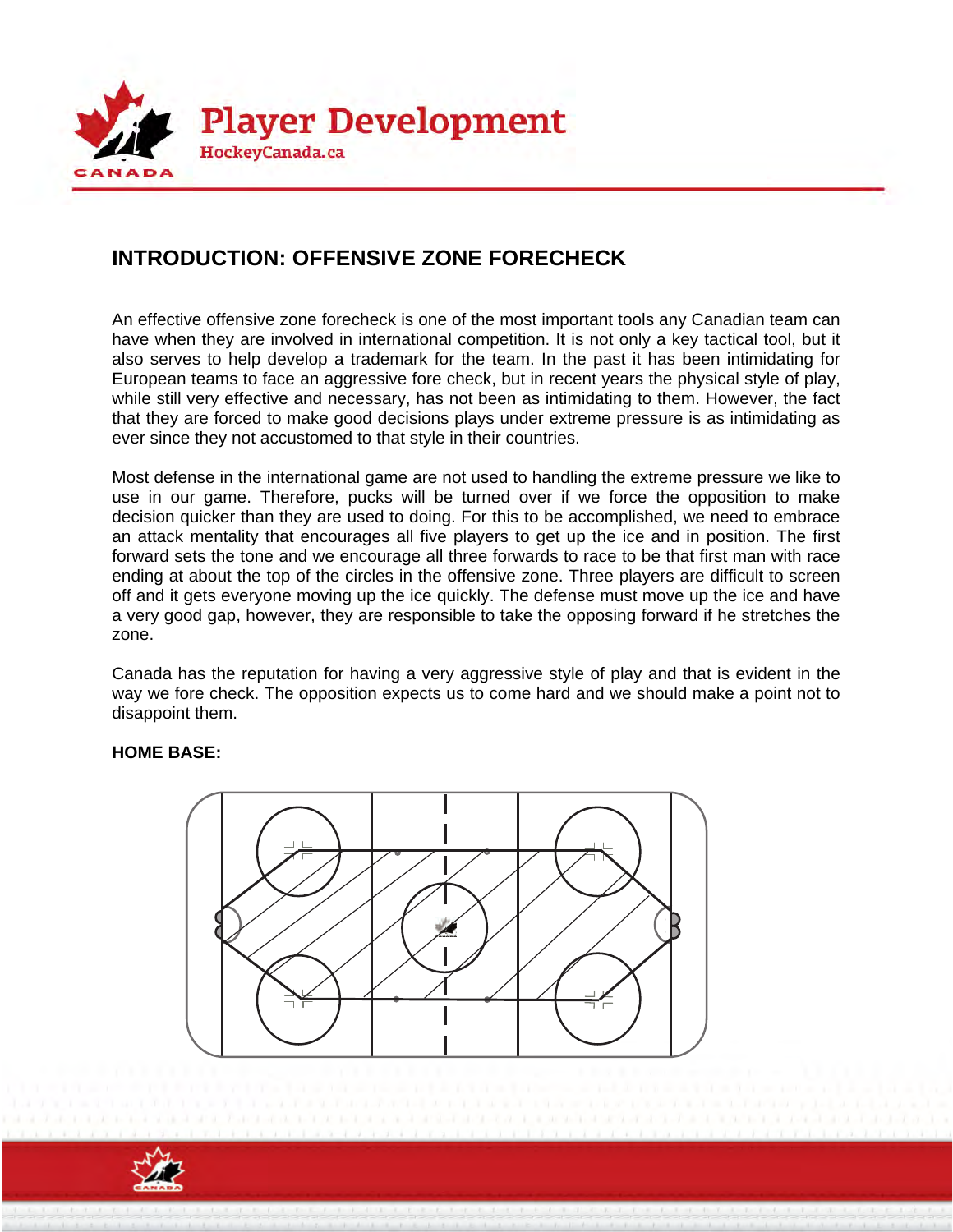

#### **Offensive Zone Forecheck 1-2-2 Press**



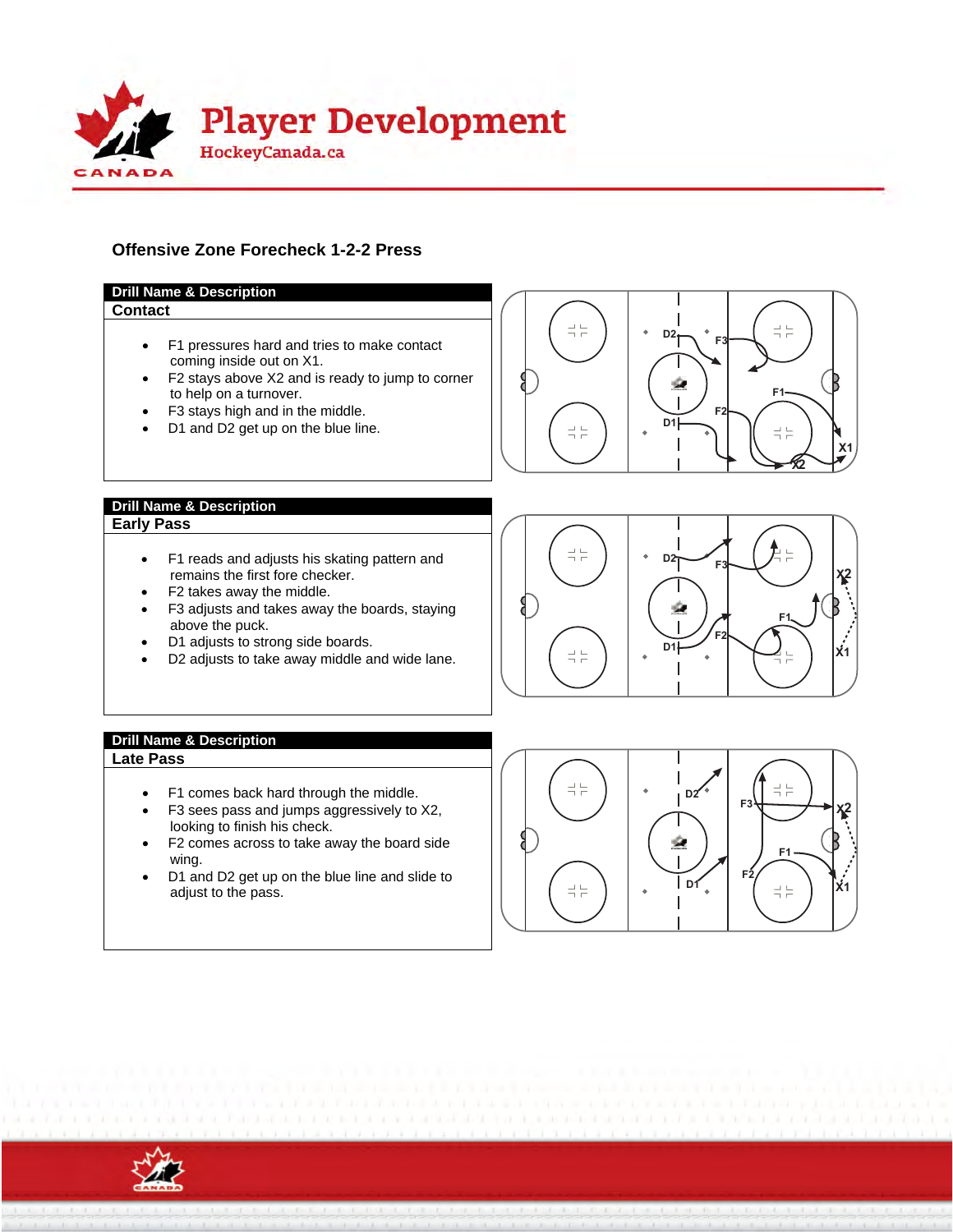

#### **Drill Name & Description D Carries**

- F1 pursues X and angles him up the boards.
- $\bullet$  F2 goes down and gets his gap on X, and gets ready to engage him at or before the blue line, while F1 prevents the inside move and pass to middle.
- F3 fills middle.
- D2 has his gap on the strong side.
- D1 has middle and cross ice pass.

#### **Drill Name & Description**

#### **Rim**

- F1 forces hard and comes back through the middle after the rim is made.
- D1 can pinch.
- F3 covers for D1.
- F2 comes hard across above the puck.
- D2 supports and protects middle and wide lane.



#### **Drill Name & Description Angling Drill**

- Coach at center ice with pucks spots a puck to either line.
- Players react to spot.
- Player on puck side retrieves puck and attempts to come up ice.
- Other player touches up at his blue line and closes the gap to angle outside.

#### **Key Teaching Points**

- Move up quickly to close gap and establish appropriate angle.
- Good stick placement.







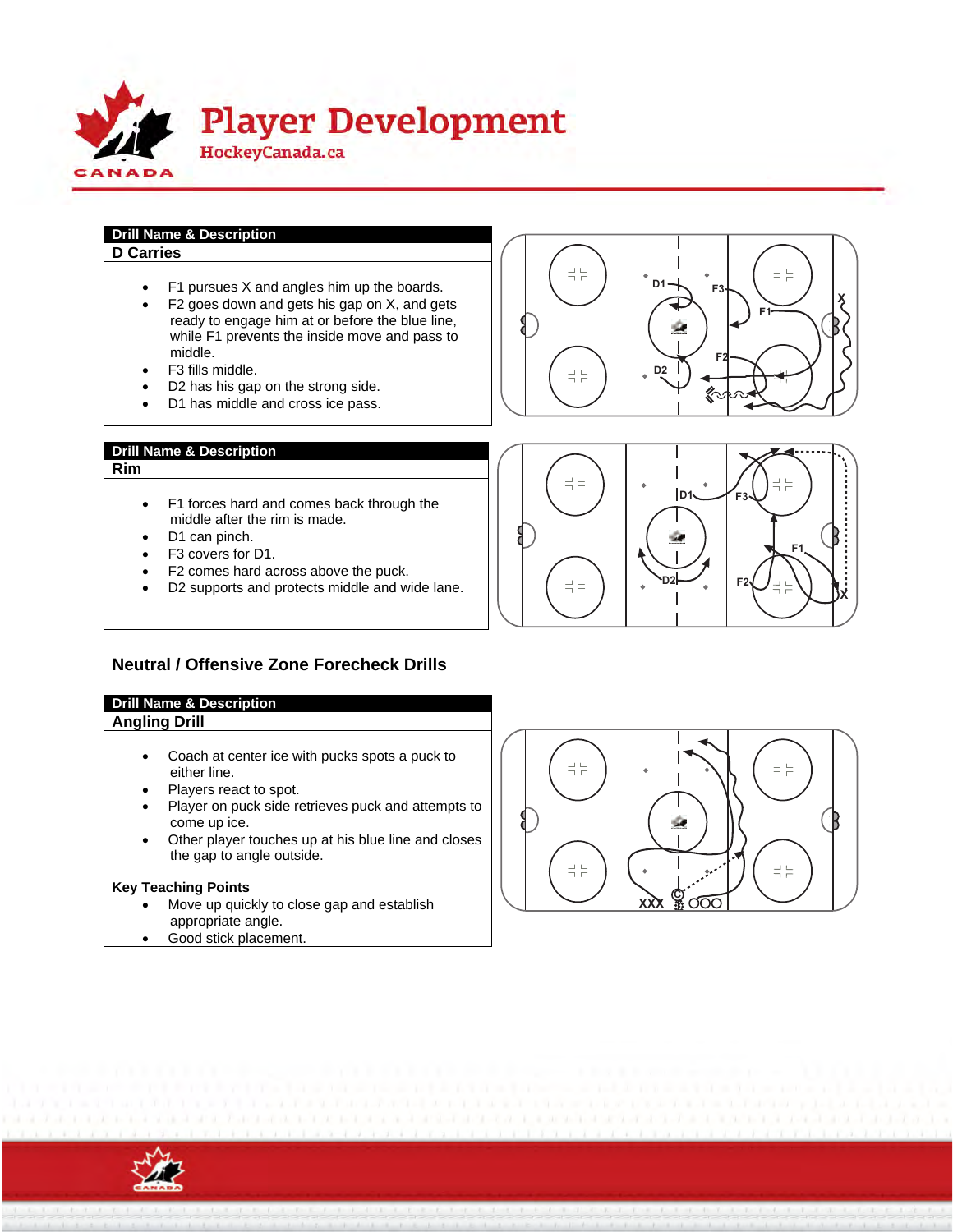

## **Drill Name & Description**

- **Offensive Zone Forecheck x 2** 
	- Forechecking forwards (O's) and D mill around the neutral zone and attack the X's on the dump in by the coach.
	- Forecheckers go to position but are passive while forecheckers go to position and cause turnover.
	- 1<sup>st</sup> turnover the puck is returned to the coach while forecheckers come back and regroup at center.
	- 2<sup>nd</sup> time the puck is turned over, forecheckers attempt to score.
	- Rotate to give forecheckers a rest.

#### **Key Teaching Points**

- 3 man race to top of circles to be the first forechecker.
- Check from dots out.
- Good stick placement to protect middle of the ice.
- All five players up to support forecheck and
- eliminate gaps.



#### **Key Points**

- Defend from the dots out.
- Create a three man race to be the first fore checker.
- First forward cut the ice in half to force the puck up ice.
- Eliminate gaps in the fore check.
- Good stick placement.
- Move quickly on the rotation.
- Recover to the middle.

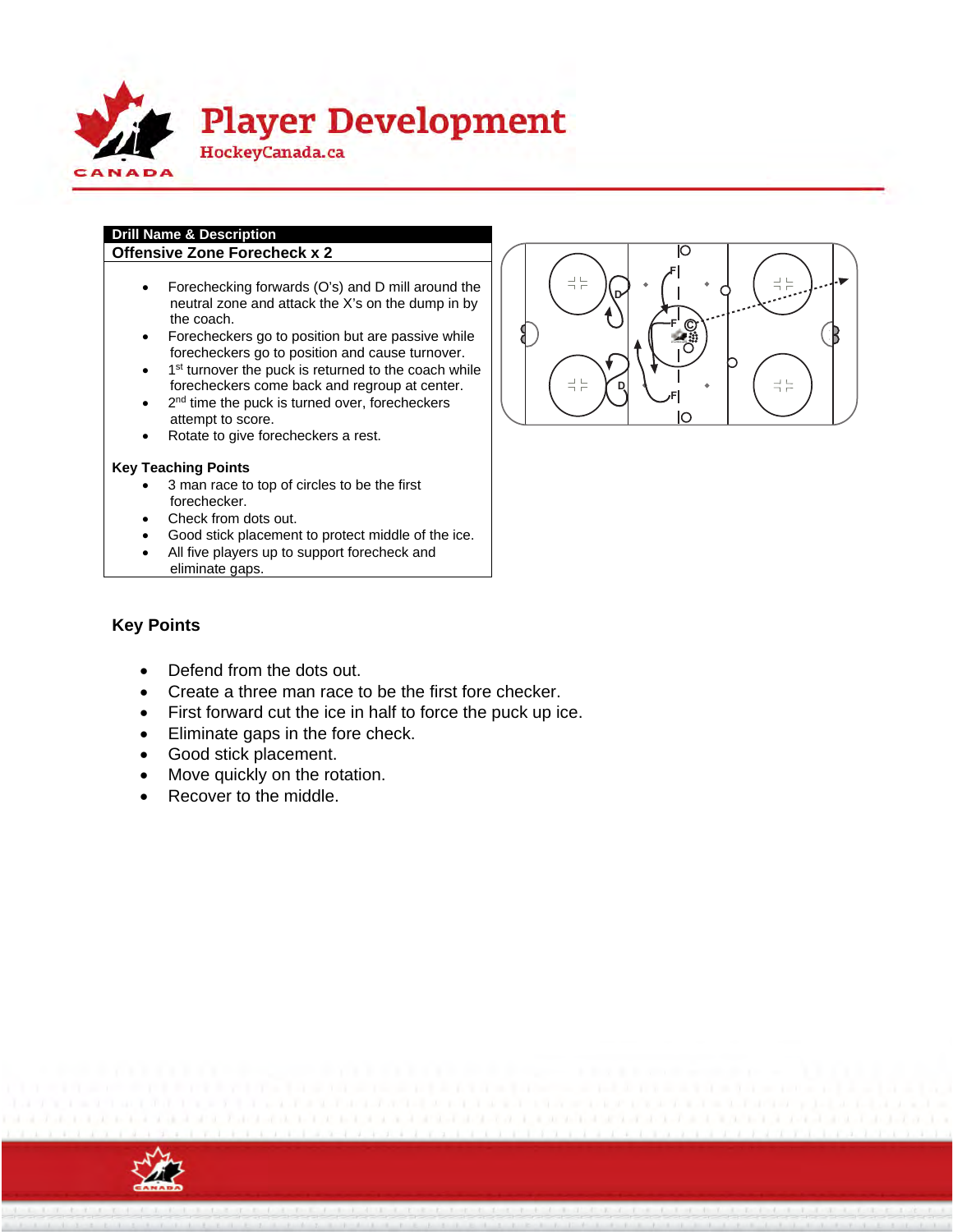

## **INTRODUCTION: TRANSITION**

The transition from defense to offense in the neutral zone can help to establish a speed game for your team. Proper support will allow for a very quick transition forcing the opposition to go into transition of their own, from offense to defense. The challenge is which team can force the other to make those decisions under pressure.

Effective transition requires the defenseman to look for a penetrating pass as his first option always. It should be stated that this pass, while very effective, cannot be forced since it is likely to lead to a turn over. However, if the first pass penetrates the defense, it means you have beaten one, two, or three players quickly and the speed at which they have to react is increased significantly. It also allows your team to establish the pace of the attack and not allowing the opposition a chance to fore check and contain to the degree they feel comfortable. This is a very intimidating weapon.

An important key to transition is giving your players the opportunity to build speed through the neutral zone so they can attack the offensive blue line with speed and enter the zone **on the attack.**

The principles of puck control and support lead to effective team transition which allows your team to put pressure on the opposition.

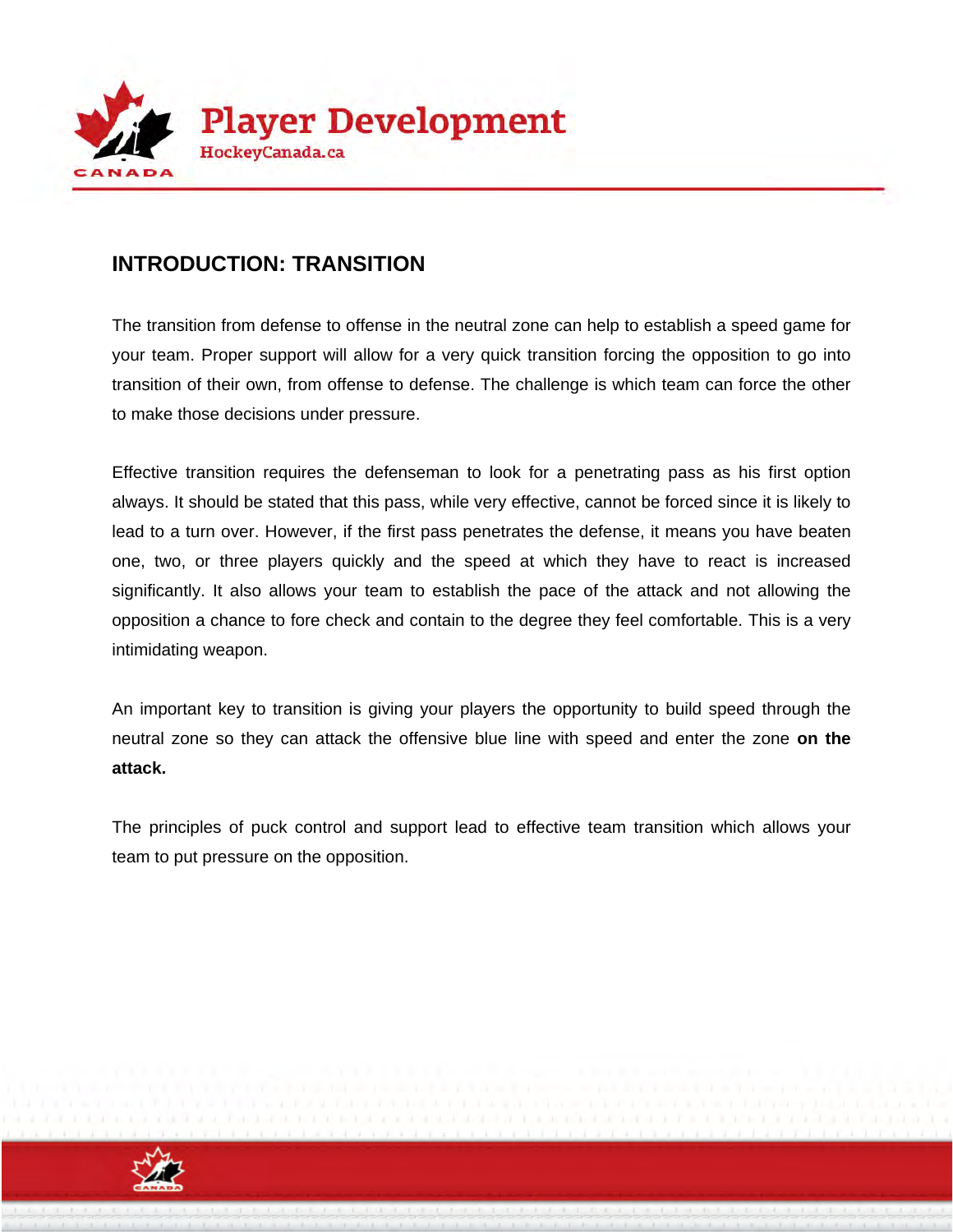

#### **Neutral Zone Transition**



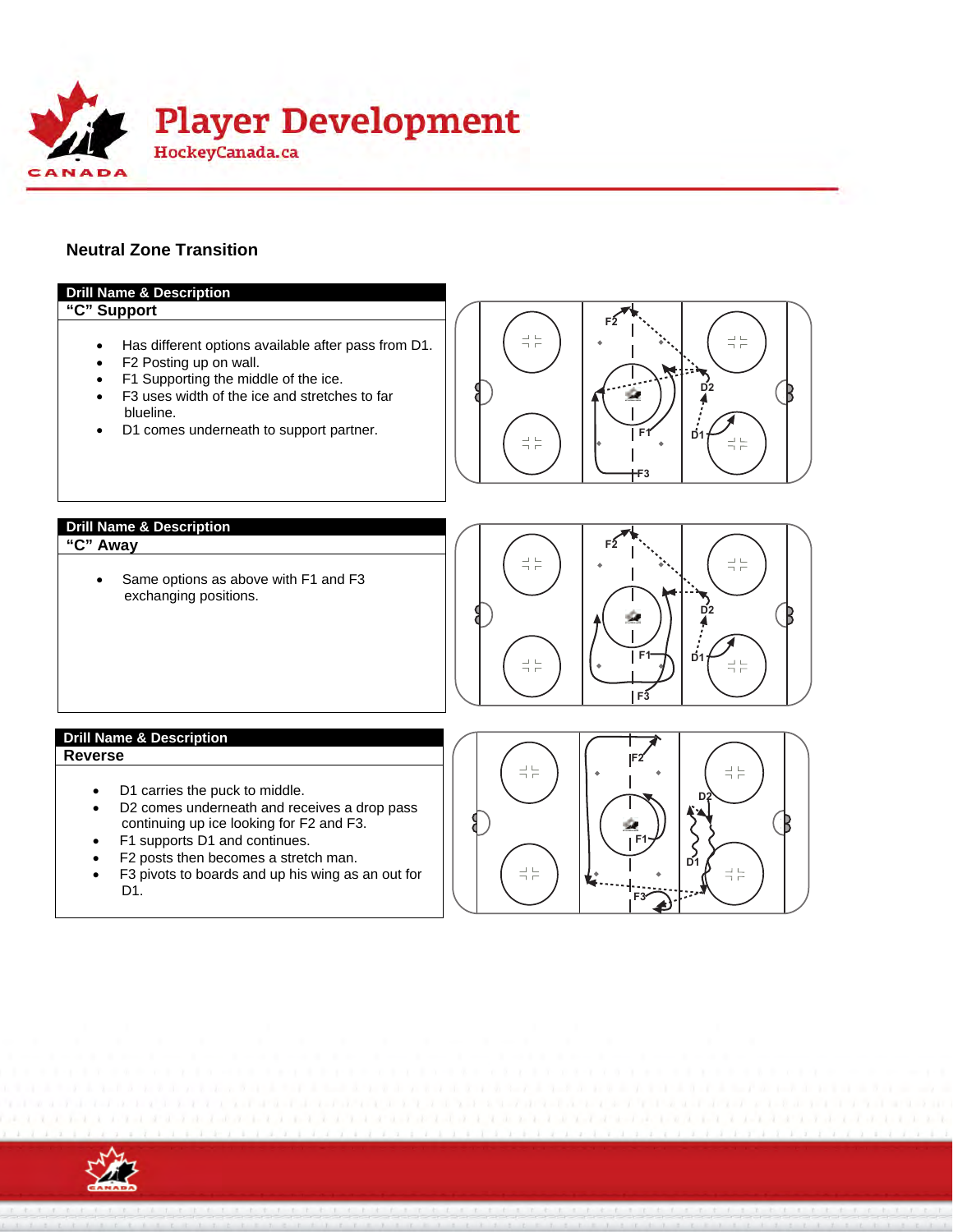

#### **Transition Drills**

#### **Drill Name & Description**

#### **Neutral Zone Up 1 vs 0**

- D1 and D2 on blue line in middle.
- D receives pass from skating toward them.
- X then skates to support for return pass, then skates down for shoot.
- D gets back to middle and looks for pass from other side.

#### **Key Teaching Points**

- Players sprint to puck in straight line.
- Stop and quickly go back.

#### **Drill Name & Description Neutral Zone Up 2 vs 0**

- Same as above except 2 X's skate toward D.
- X1 moves puck to D1 and gets return pass.
- X2 provides middle support to D1 and low support, with speed, to X1.
- X1 can chip puck to X2 or give a direct pass.
- X's go down 2 vs 0 while 2 X's leave from the other blue lines.

#### **Key Teaching Points**

- D move your feet.
- X2 get over to provide middle support below X1.





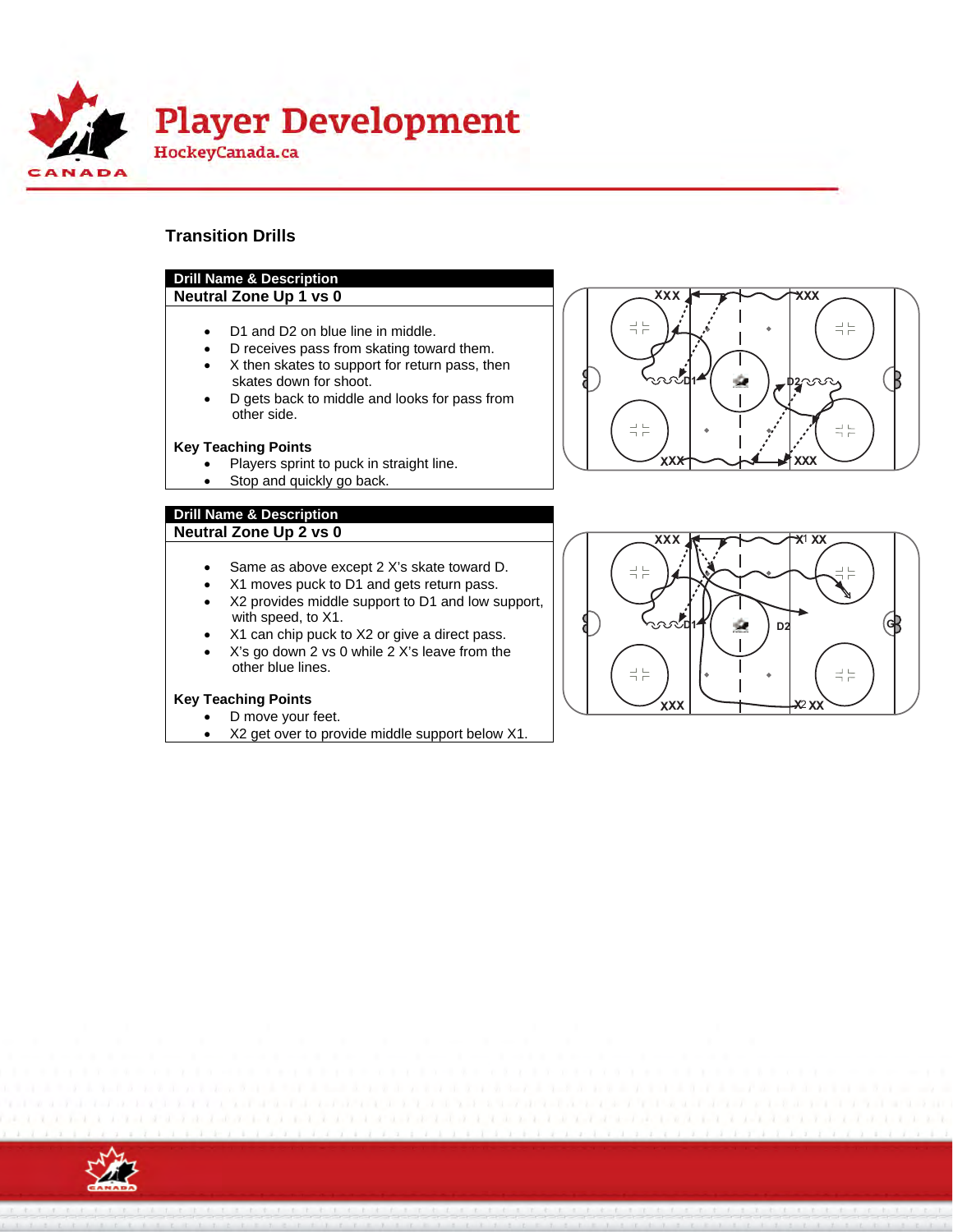

#### **Drill Name & Description**

- On coaches whistle F1 passes to D1 who slides along blue line and shoots on goal.
- F1 goes to net for a screen.



#### Drill Name & Description **D Exchange Options**

- Drill begins out of opposite corners.
- $\bullet$  X carries puck to 1<sup>st</sup> blue line and moves it to D1 who back peddles and carries puck across as if to draw an opposing player.
- D2 supports below and moves toward middle receiving pass from D1.
- D2 steps up and passes to X who has skated across ice, X then goes down for a shot.
- D2 support from below puck.

#### **Key Teaching Points**

- Protect puck and draw coverage.
- D2 communicate, receive pass, step up.



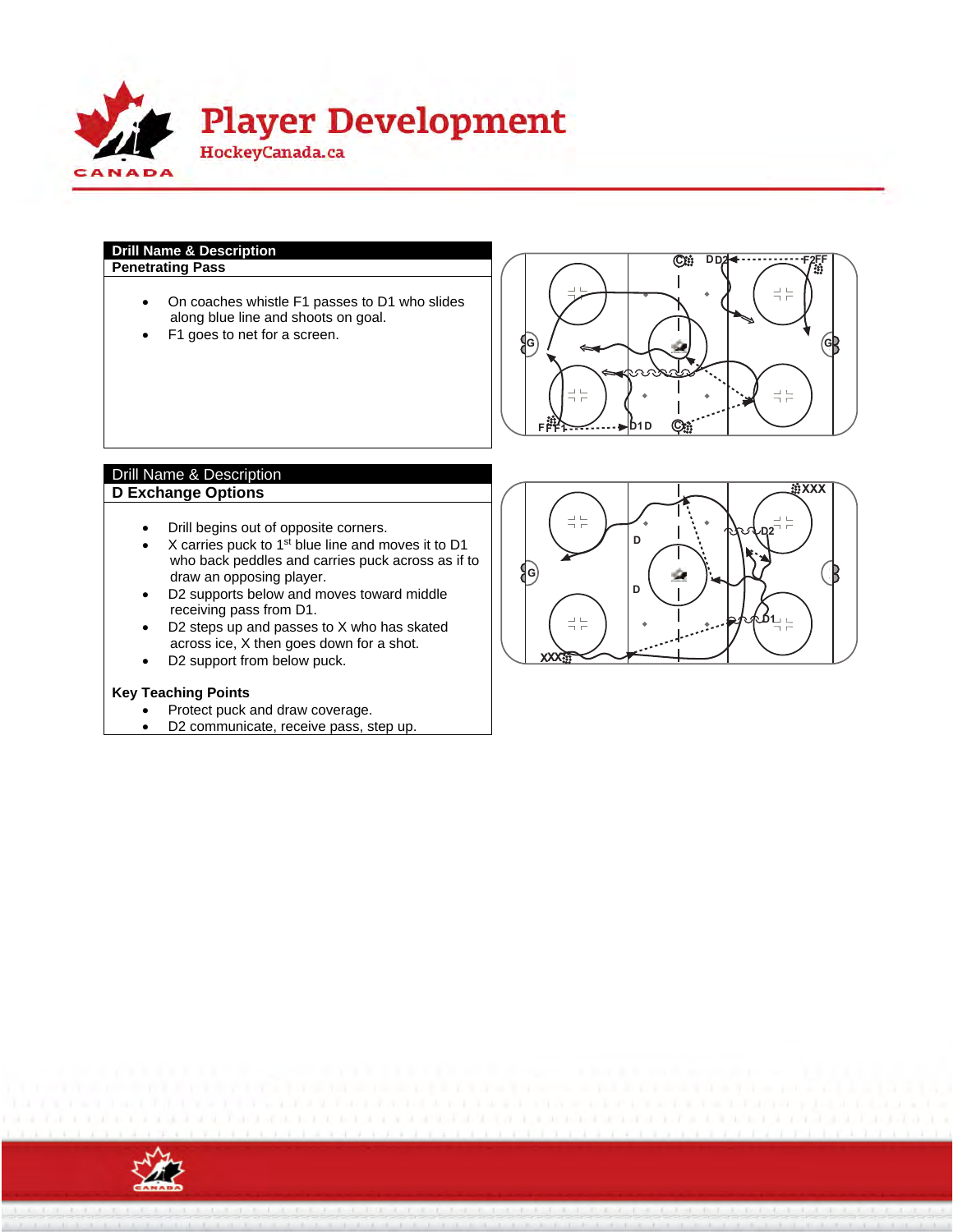

#### **Drill Name & Description Regroup Relay**

- On whistle Coach spots a puck for 5 X's to regroup.
- As soon as they advance puck for attack Coach blows whistle for O's to regroup.

#### **Key Teaching Points**

- All X's must get up on the rush to clear way for O's to regroup.
- Look for penetrating pass as 1<sup>st</sup> option.



#### **Key Points**

- Defense must get back to pucks quickly and forwards to outlet position.
- Defense, check their shoulder when retrieving pucks to read pressure and outlets.
- Defense partner always provide support from the back side (stagger).
- Look for a penetrating pass as the first option.
- Use the full width of the ice.
- Stretch the defense.
- Support the puck on three sides.
- Quick puck movement is the first step in a speed game.

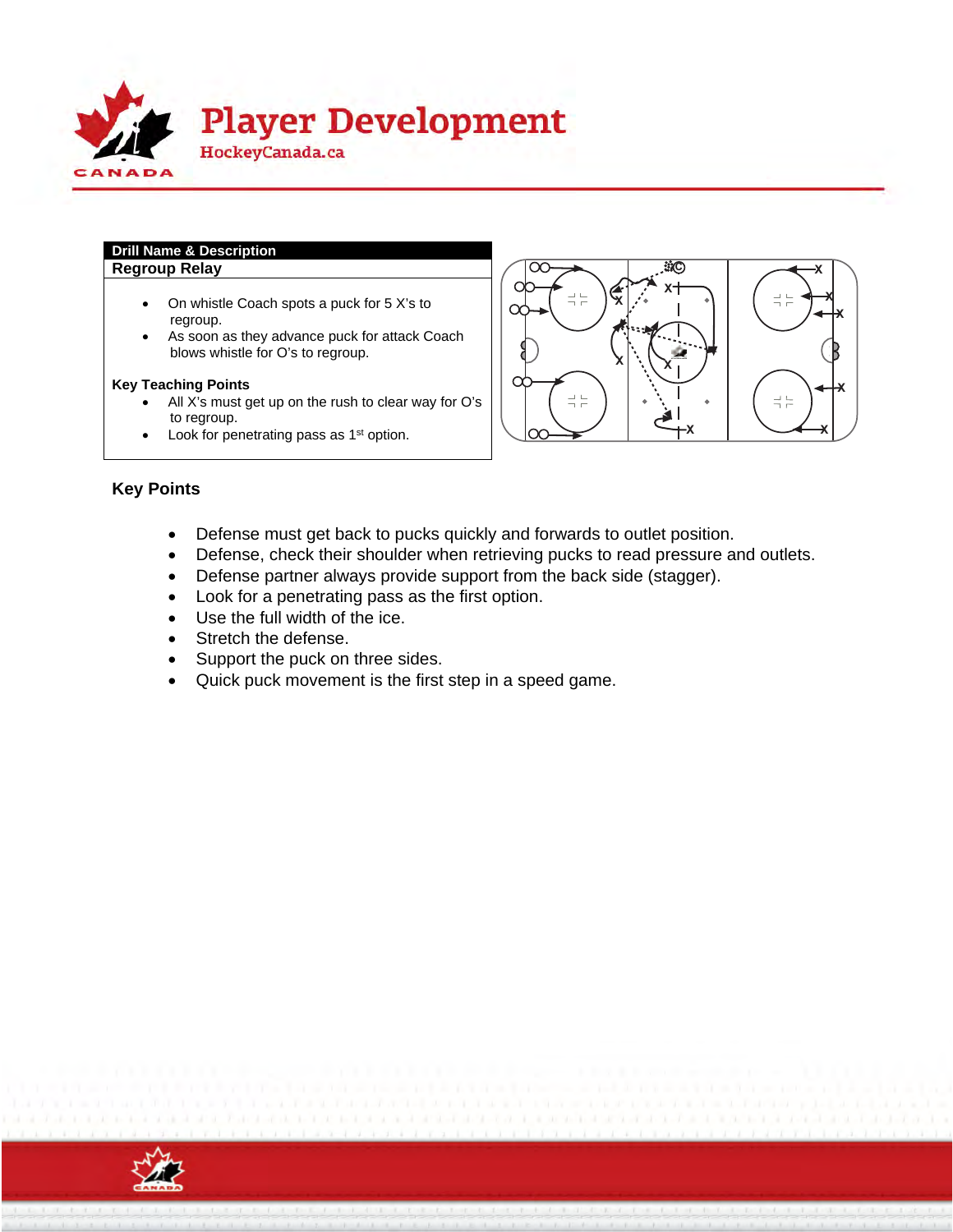

## **INTRODUCTION: TRACKING**

Tracking is simply another word for back checking. An effective track can take a lot of pressure off the defense and put a lot of pressure on the attacking forwards. It requires us to apply the principles of pressure, support and transition to accomplish an effective track.

This tactic can be very intimidating to play against since it sends a message to the opposition that we are *all committed* to working in order to retrieve the puck. It builds confidence with the defense because they know they are getting support from three forwards. It applies pressure on the opposition from the front and back sides, forcing them to make a play with less time and space than they are comfortable with.

This tactic is a very effective way to protect the middle of the ice with the support from the tracking forwards coming through the middle of the ice.

The tracking forwards will find that the better they execute the track, the more effective their transition from defense to offense will be. This is because they are more readily available for a quick pass in transition and, since they have worked hard skating back, they have created separation between themselves and the opposing defense. This will make them more difficult to defen

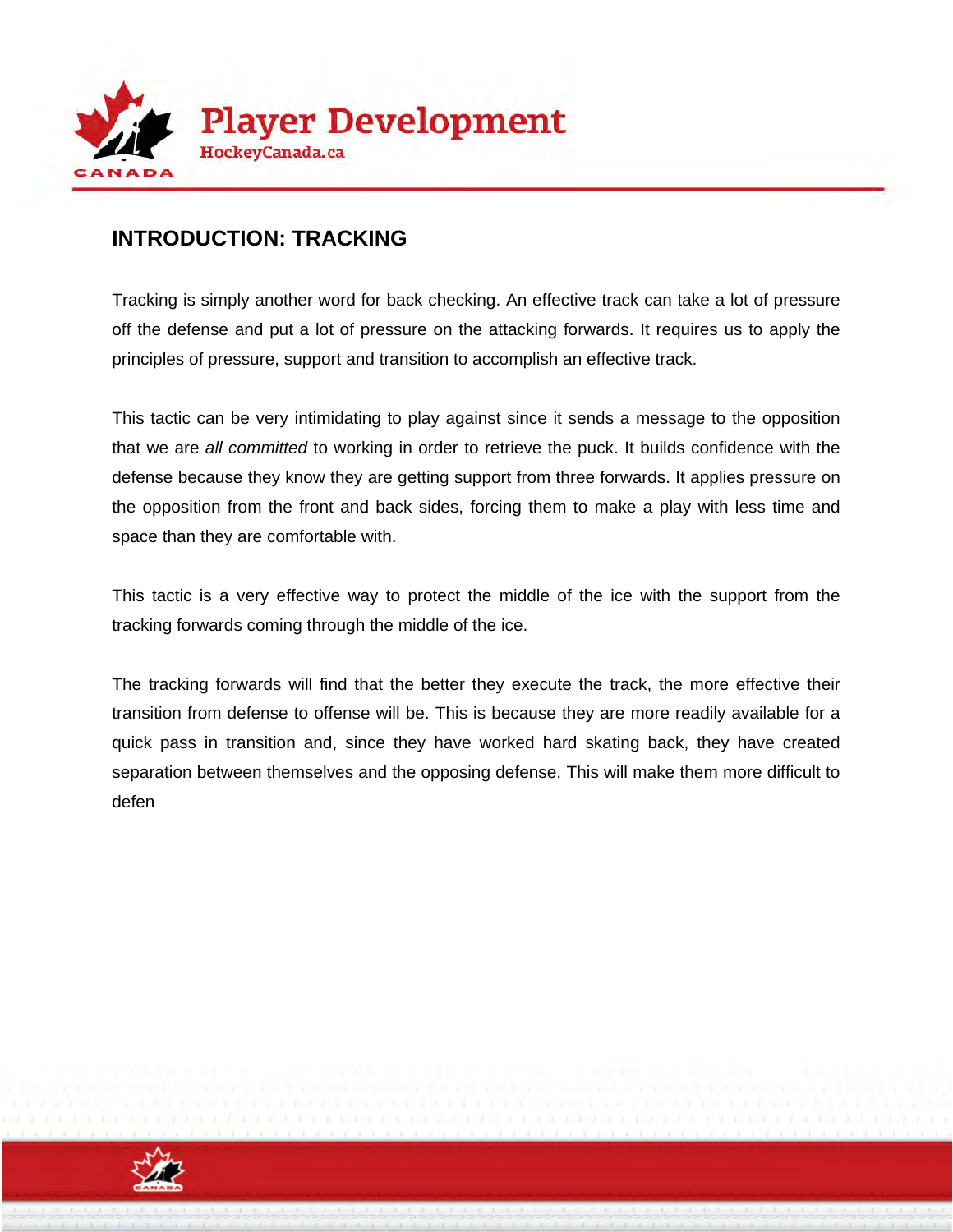

#### **Tracking**

#### **Drill Name & Description Introduction**

- When forwards are on the offensive side of the puck, they track puck carrier from the back side.
- They will stay inside the dots when coming back to help take away middle.
- They pressure through until the red line when they communicate responsibilities. Back side awareness is critical.



#### **Tracking Drills**

#### **Drill Name & Description Transition Track**

- X1 and X3 leave at same time, drive wide and shoot.
- They recover with 5 hard strides to track thru middle and put backside pressure on X2 and X4 respectively.

#### **Key Teaching Points**

- Recover on transition with 5 hard driving strides.
- Track back between dots.
- Stick on ice.



#### **Key Points**

- Four or five driving strides in transition from offense to defense.
- Track back between the dots.
- Stick on the ice to take away passing lanes.
- Out number at the defensive blue line.
- Feed the offensive forward into the defender.
- Forward slide in behind for support.

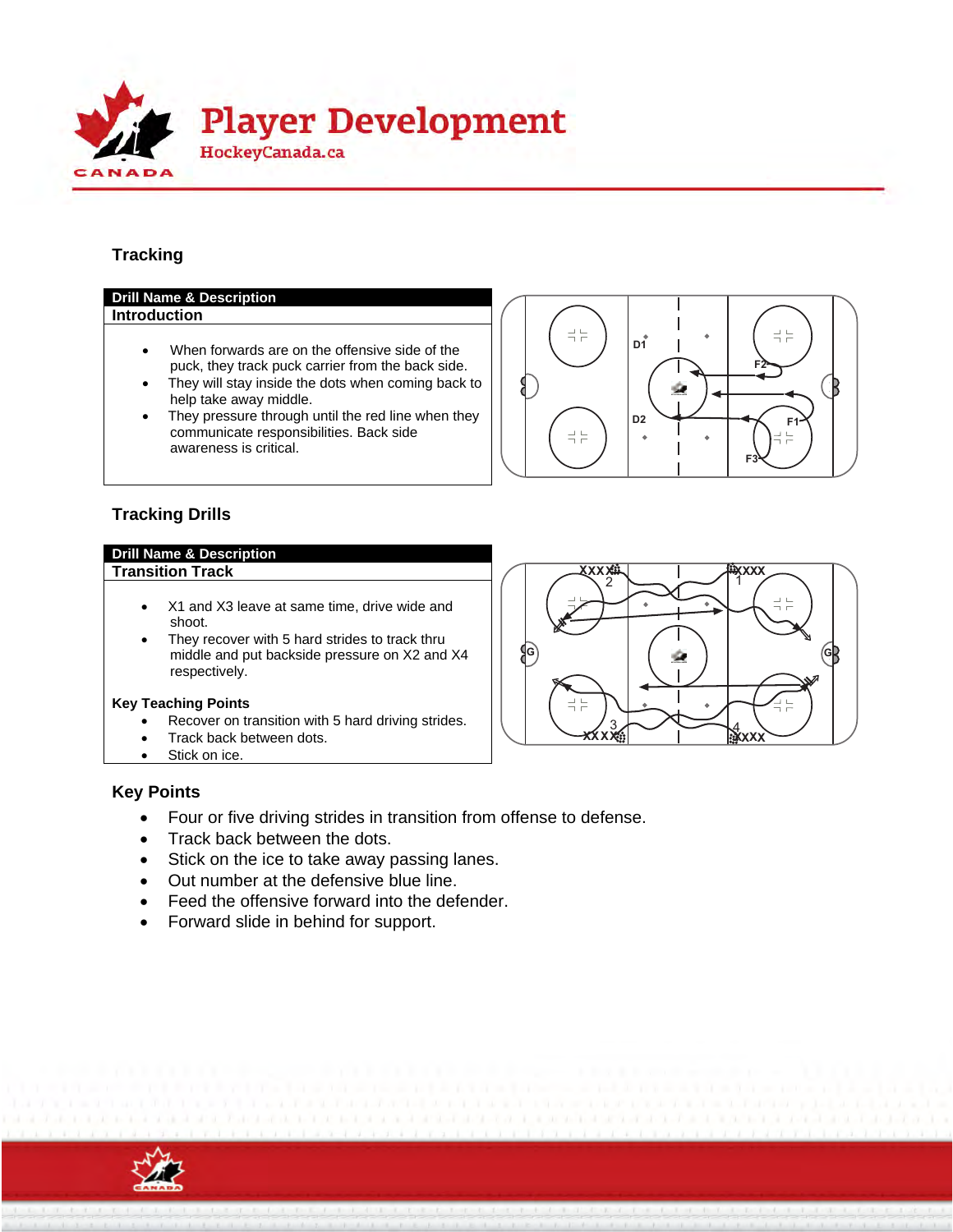

## **INTRODUCTION: BREAKOUTS**

In most breakout situations players are required to read and react to situations quickly. Ideally, the breakout would provide a quick transition to the attack, maintaining puck control and penetrating the opposition's defense putting pressure on them. For a breakout to be effective, the players must have multiple options available to them. To ensure this happens players must use the width and depth of the ice to their advantage so as to *spread* the defense and provide support on three sides of the puck.

Communication is needed to allow for a quick reaction time for the player playing the puck. While he will read the fore check as he retreats for the puck, a teammate who communicates with him will not only save him valuable seconds, but will also increase the chances of a productive play being made. This will lead to a quicker more productive breakout and therefore a more intimidating attack. Key words for fast breakouts have proven to be useful and therefore we suggest the terms *up, over, wheel, reverse* and *wrap* as the terms introduced to the players.

The international game often requires us to use a controlled breakout option. This option, while not a favorite in the Canadian game, is useful to break trap type situations. Although the controlled breakout option calls for pre-determined skating patterns, the same principles of support, puck control and pressure apply.

A team that effectively moves the puck out of its own end and re-establishes an attack, frustrates the opposition by breaking their fore check, and intimidates the opposition with its speed of attack.

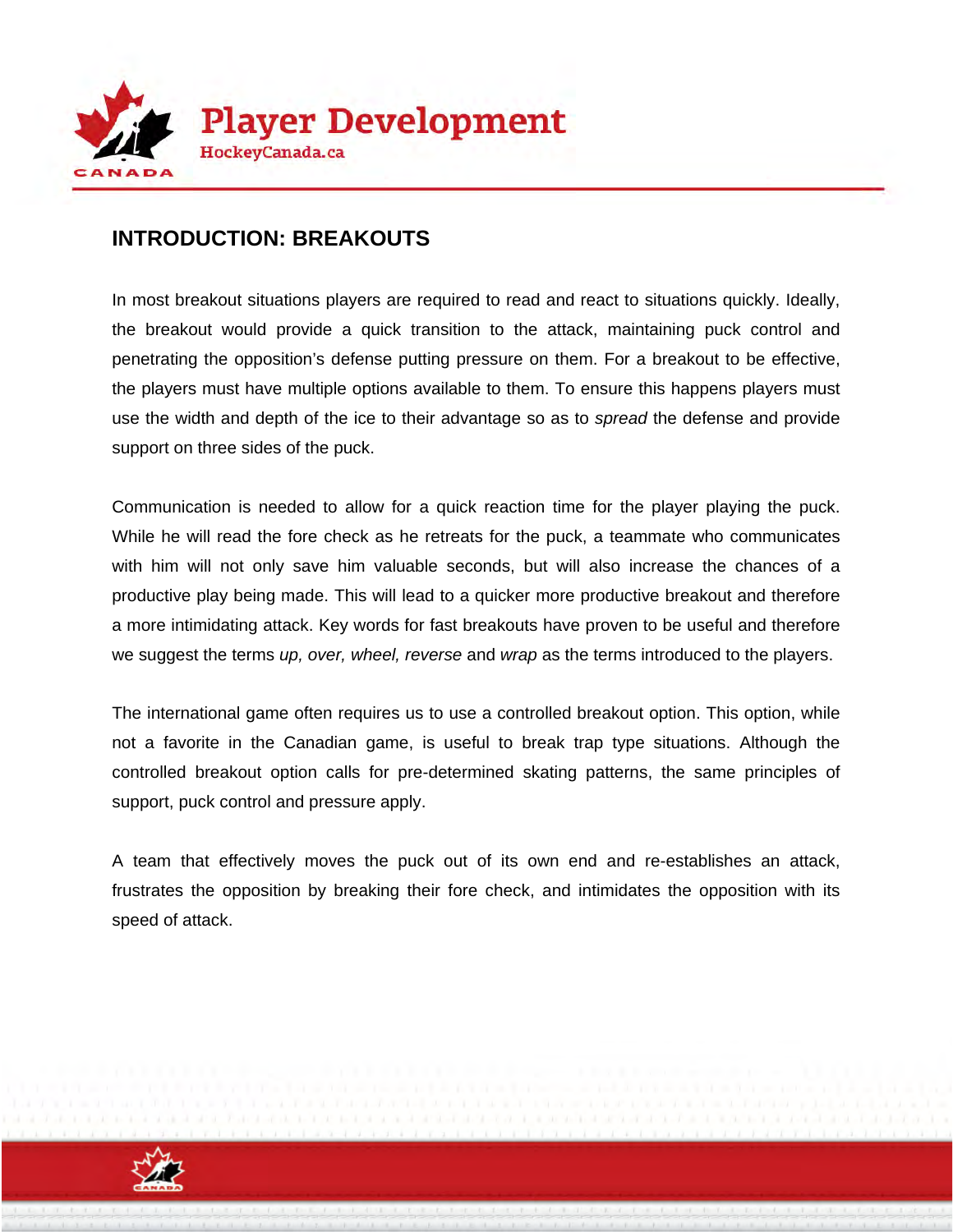

#### **Breakouts**



- F3 opens up and anchors on wall.
- F1 supports D and is an option in the middle.
- F2 is an option to support across or stretch.



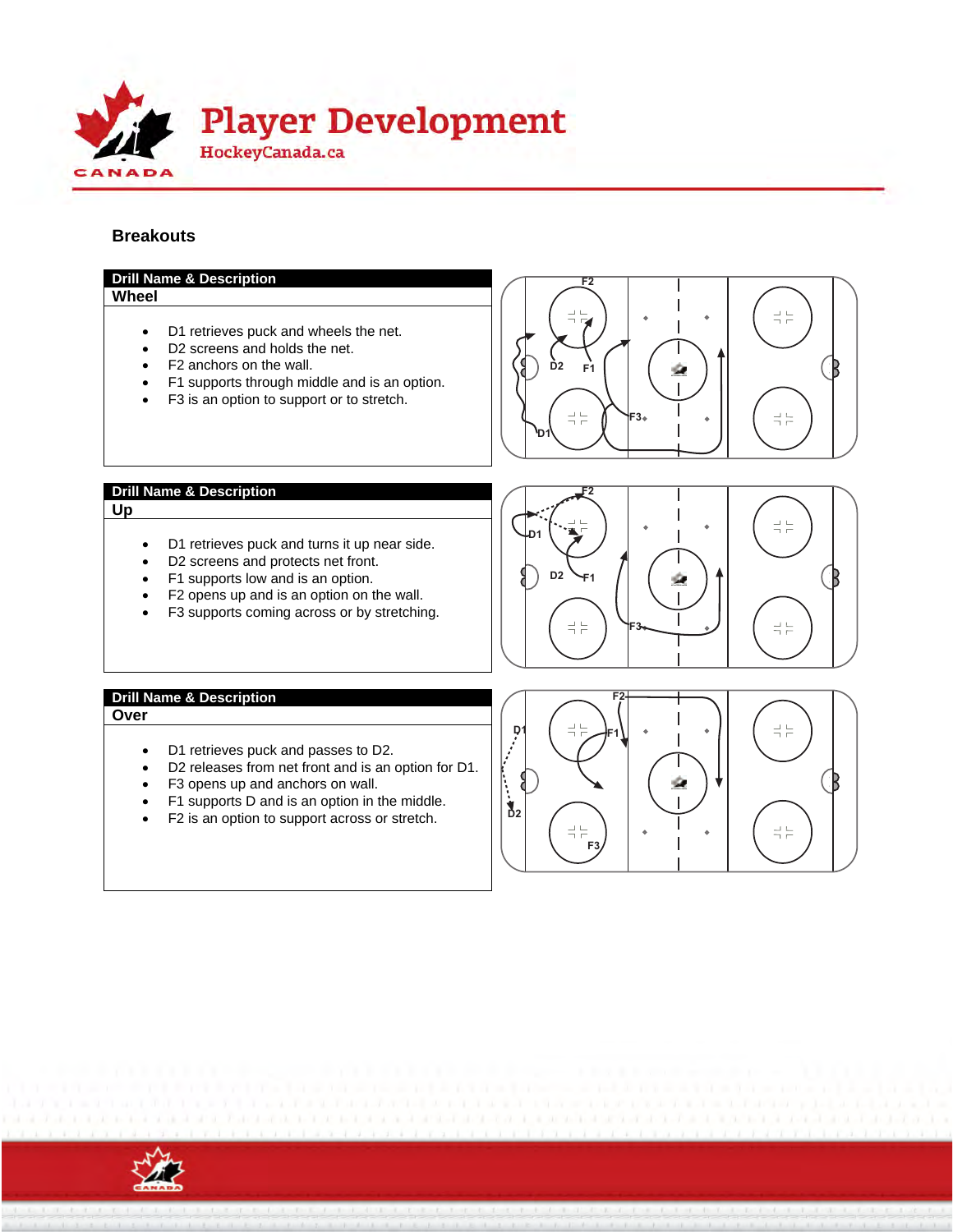

## **Drill Name & Description**

**Reverse** 

- D1 retrieves puck & begins to wheel net.
- D2 holds net front and calls REVERSE, then leaves to get the puck.
- D1 reverses puck to D2 using boards, then returns to front of net.
- F3 anchors and F1 and F2 can support or exchange lanes.





#### **Drill Name & Description**

**Wrap** 

- D1 retrieves puck and reads pressure.
- D2 holds net front and protects middle.
- F2 reads wrap and cuts off support to go to blue line for puck.
- F1 supports below the puck.
- F3 comes hard across and stretches.



#### **Breakout Drills**

#### **Drill Name & Description Split Groups – Forward and Defense**

- "UP" option x 2 D1 skates up and cuts blue line, back peddles to top of circles, pivots and retrieves the puck.
- He turns puck up and passes to first Defense in line who spots it in the corner again.
- D1 repeats the "UP" and skates to blue line, receives a pass, drags it across blue line for a shot.

#### **Key Teaching Points**

- Back quickly to pucks.
- Check your shoulder for pressure and outlet.
- Approach puck on an angle.



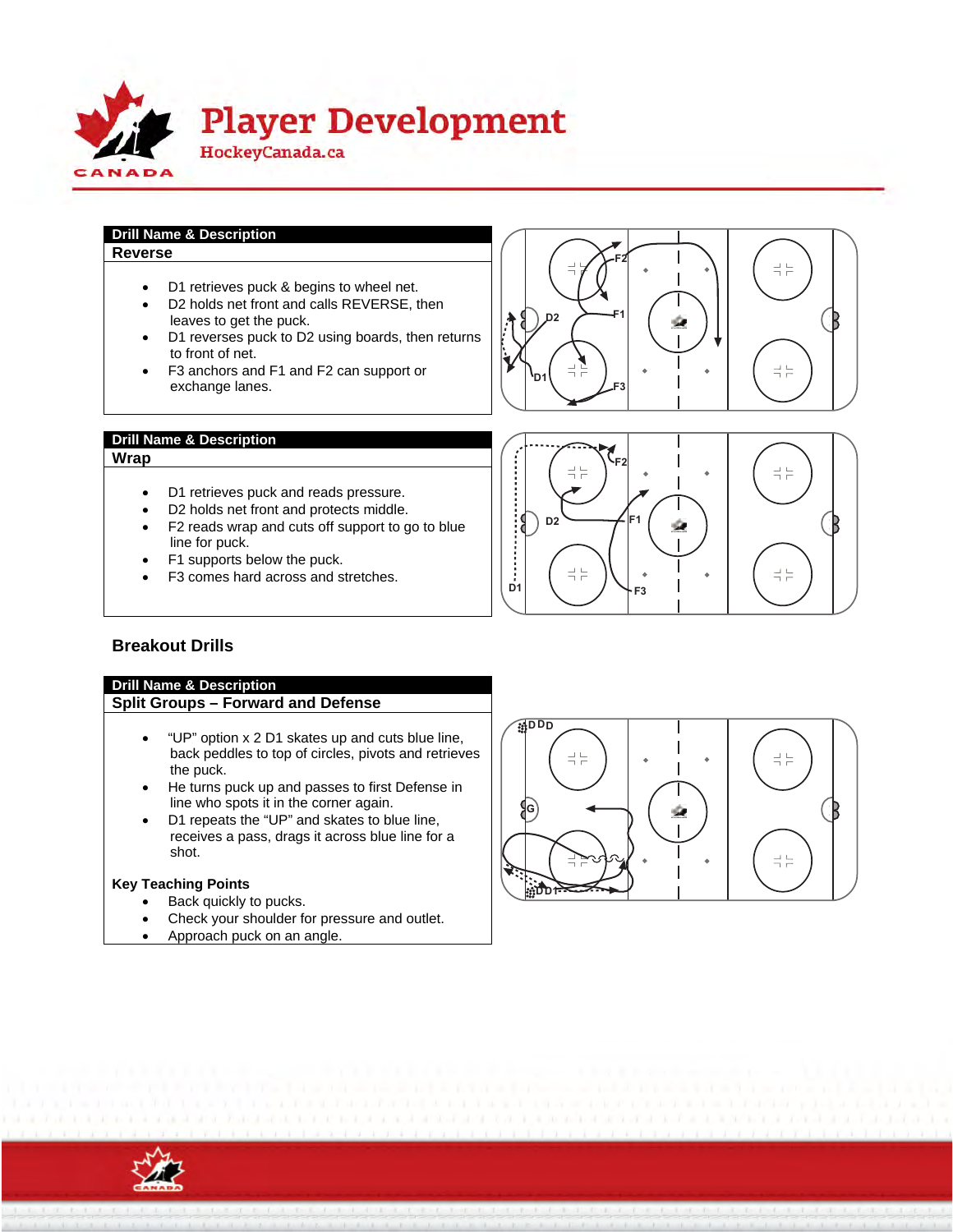

- **Drill Name & Description "Wheel" Option x 2** 
	- D begins same as above.
	- Retrieves puck and wheels net to outlet to D on hash who spots puck to the corner.
	- D touches up at blueline and completes same sequence on the other side finishing with same shot as above.

#### **Key Teaching Points**

- Back to puck quickly.
- Check shoulder for pressure and outlet.
- Move puck quickly.

#### **Drill Name & Description**

## **"Over " Option x 2**

 Same sequence as above except 2 D touch up, over puck, touch up, over the other way, skate up to blue aligned with dots, receive pass and shoot puck or pass to partner for shot.

#### **Key Teaching Points**

- Back quickly, check shoulder.
- Communicate outlet.
- "OVER" the puck so it is off the boards and less difficult to play.

#### **Drill Name & Description**

- **"Reverse" Option x 2** 
	- Same sequence as above.

#### **Key Teaching Points**

- Back quickly.
- Protect the front of the net, communicate outlet, puck is reversed off the boards and behind pressure.
- Skate into puck.







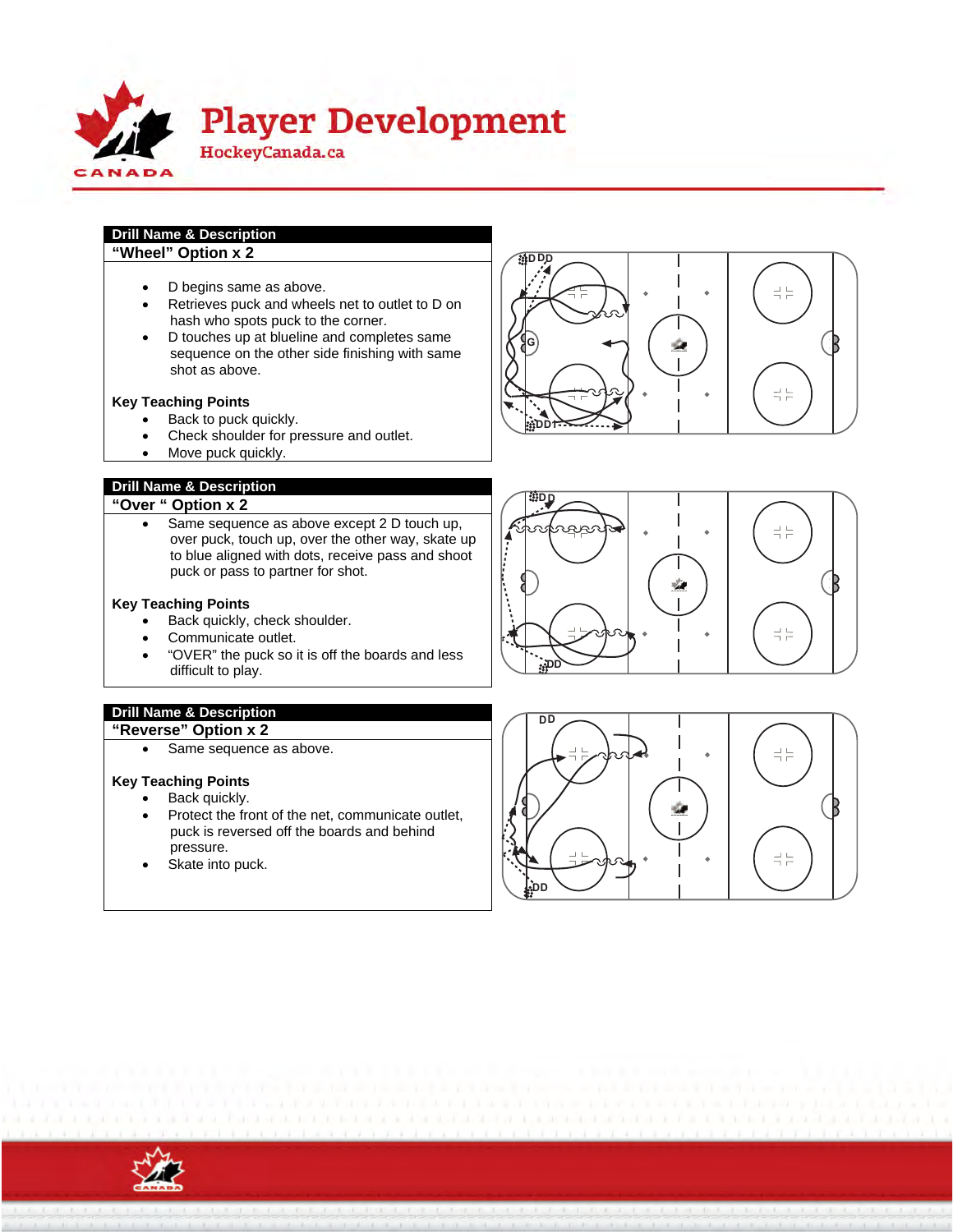

#### **Drill Name & Description Breakout Progression**

- "UP" D, quick feet to top of circle down through dot
- Retrieve puck an up to forward who drops to hash mark.
- Forward goes down for shot and D join.
- Can exchange puck while going down ice.
- Go on whistle.

#### **Key Teaching Points**

- Quick feet, check shoulder, communicate, move puck quickly.
- D joins for support and to close gap.

#### **Drill Name & Description**

**"Wheel" Breakout Progression** 

• Same as above.

#### **Key Teaching Points**

• Move puck at second post.





#### **Drill Name & Description "Over" Option**

- Same drill as above except now 2 D involved for the over.
- D2 joins rush, then goes to hash mark on the wall.
- D1 fills in for D2.
- Drill goes on Coach's command.

#### **Key Teaching Points**

 Quick feet, check shoulder, D2 feet pointed up ice to identify outlet, communicate, move puck, move feet.



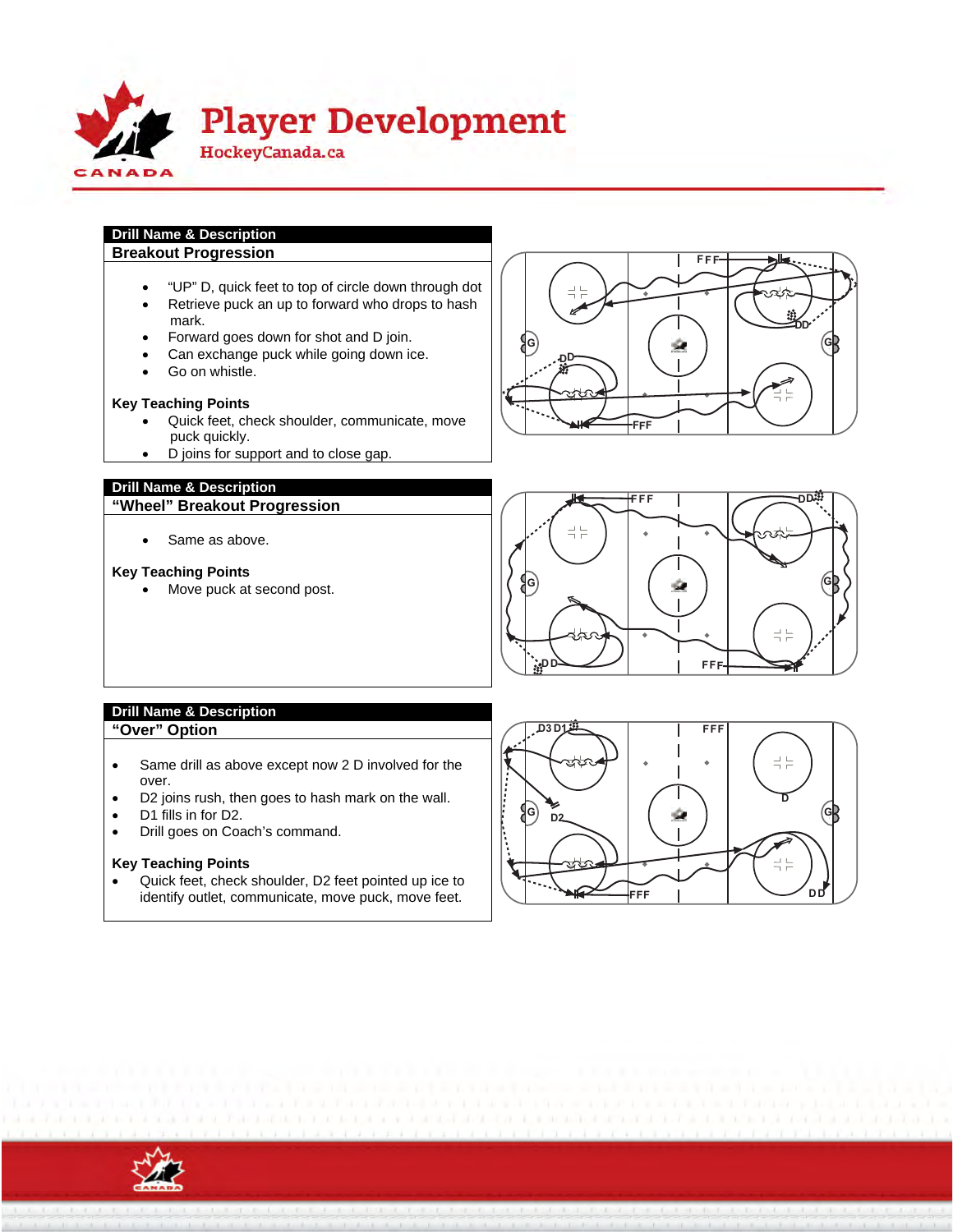

## **Drill Name & Description**

#### **Reverse Option**

- D1 spots puck for himself.
- D1 reverses to D2 who moves puck to forward.
- D2 joins play and fills in on middle hash mark.
- D1 reverses puck then joins line on hash marks on the wall.

#### **Key Teaching Points**

Quick feet, protect net front, communicate.

#### **Drill Name & Description**

**Breakout Progression 2 Forwards** 

- Each drill above can include a second forward providing middle support.
- Puck can be moved to wall then to middle using direct or indirect pass.

#### **Key Teaching Points**

 Middle support must time his skate, come from underneath for support, communicate to other forward for direct or indirect pass.

#### **Drill Name & Description Continuous Breakout vs Pressure**

- X's Breakout and X forwards enter zone for scoring chance.
- X D's sprint to bench.
- As X forwards enter offensive zone 5 0's come onto the ice.
- Coach shoots puck into zone and 0's go back to breakout.
- One, two or all three X's will pressure breakout.
- Coach times the shoot in to get desired pressure.

#### **Key Teaching Points**

 Back quickly, provide screens, check shoulder, provide outlets, communicate, good changes.







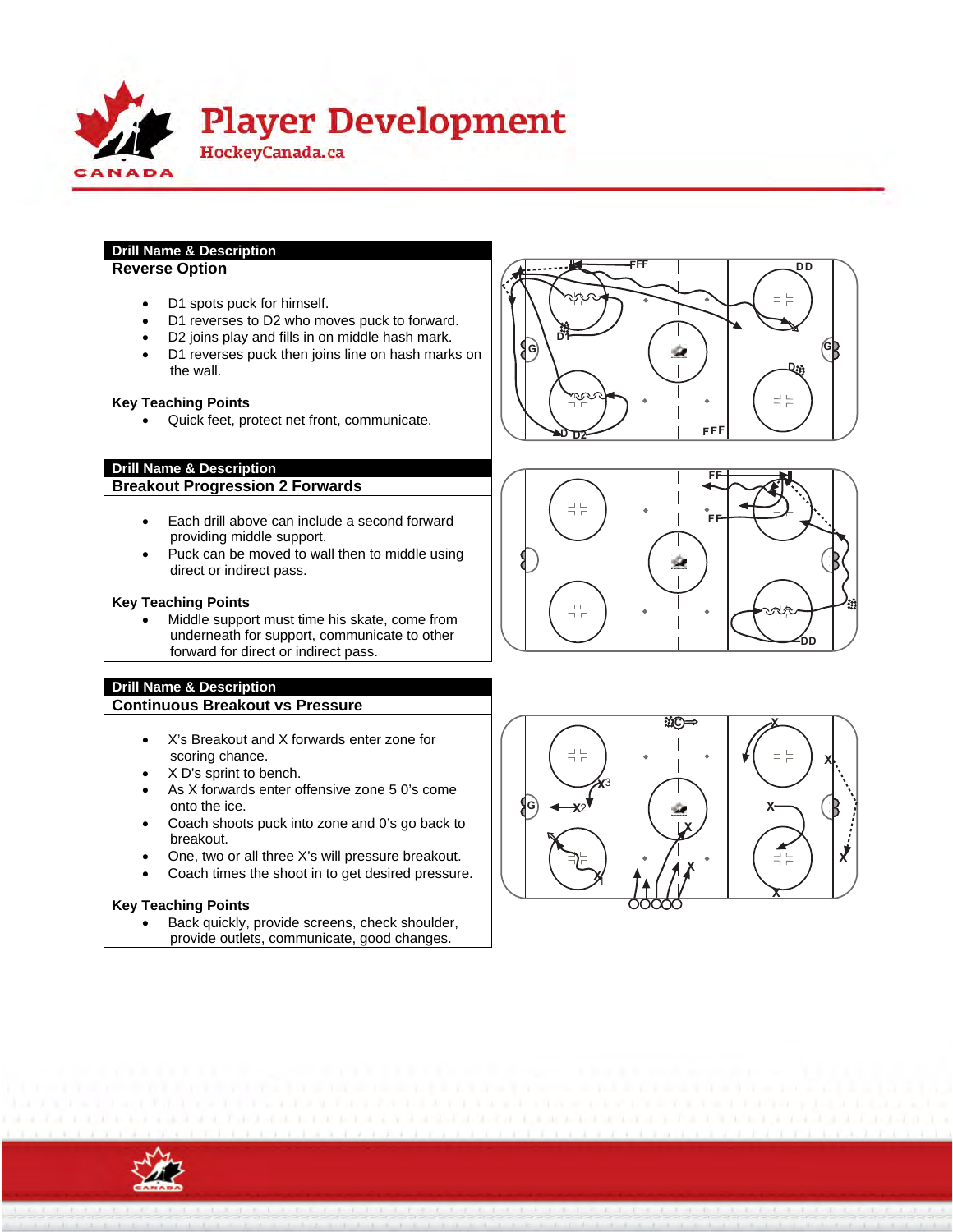

#### **Key Points**

Controlled Breakout

- Players must provide support from three sides.
- D2 must be lateral or below his partner.
- Stick must be available for the pass.

Up, Over, Wheel, Reverse, Wrap

- Defense must get back to the puck quickly, checking his shoulder for pressure and outlets.
- Defense partner must screen for his partner or provide an outlet, but he must always communicate best available option before his partner gets to the puck.
- Forwards must sprint back to position to provide an outlet.
- Forwards must read the situation, anticipate the first pass, and react to provide support for second pass option.
- The quicker the first pass is made, the faster the team breaking out brings its attack to high speed. The two most important factors in this case are communication and puck movement.

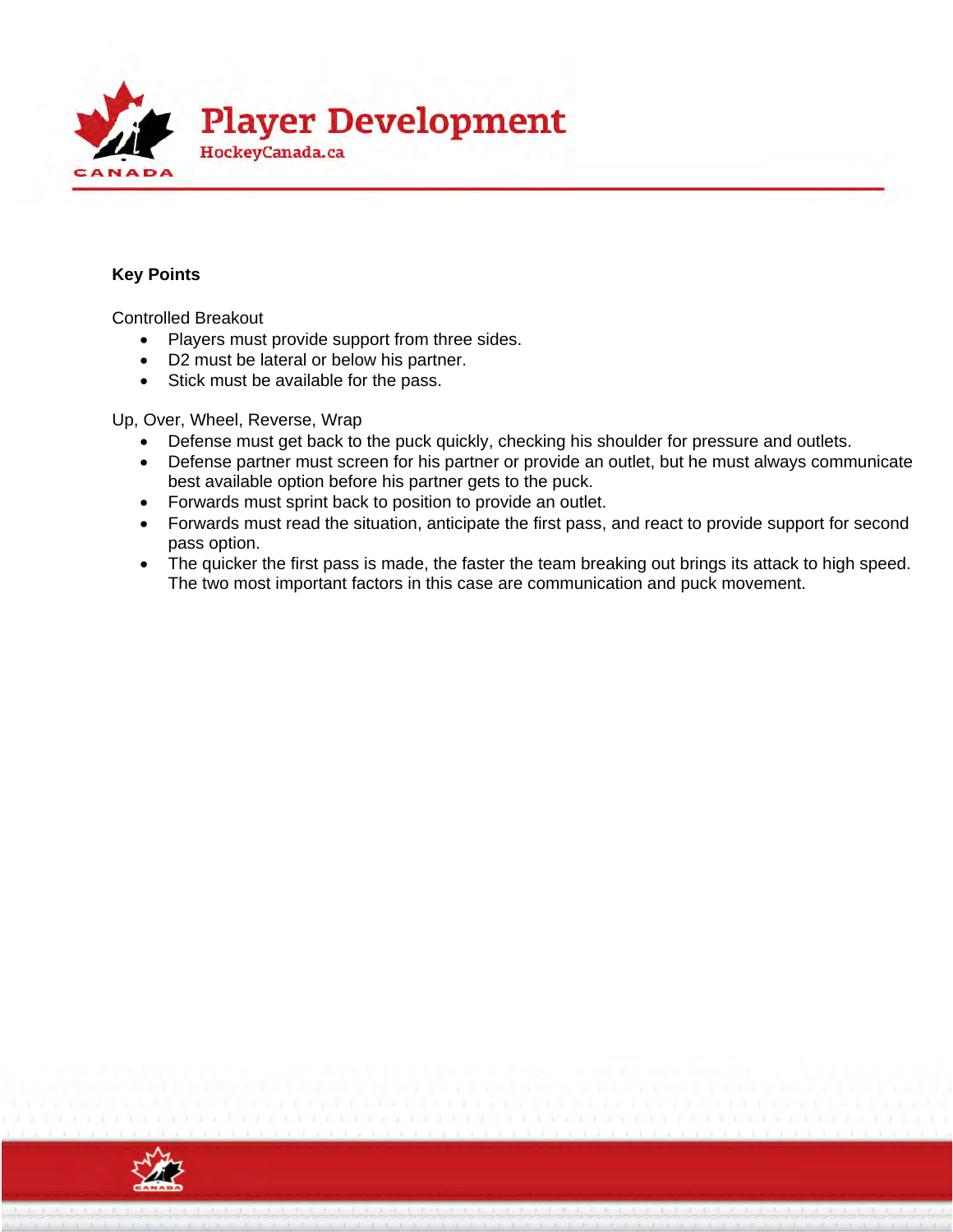

## **INTRODUCTION: ENTRIES**

Entries in the international game are critical and special emphasis must be paid to this area. Teams in international competition rely on transition and a quick strike mentality to a large degree, especially since the two line pass is not in play. Turning a puck over at the offensive blue line is a critical mistake in the Canadian game because we have an attack mentality and as such, the other four players on the ice are thinking attack while the puck is being pushed up the ice the other way. We believe giving players the tools to effectively enter the offensive zone using the principles of support, puck control and pressure allows them to play with a strong Canadian attack mentality.

Including a net drive mentality accomplishes a number of things. It provides an attack mentality that is a big part of the Canadian game. It stretches the zone and forces the defense to make a decision on whether to take the player to the net or protect the slot. It forces the defending team to read and react at a higher speed. It also is intimidating to a goaltender who is facing a shot from the outside while he sees a player attacking the net at high speed. The goaltender's attention may be divided, but certainly he has to be concerned about the second shot possibility or the pass that may be made. This will force him to play a little deeper in his net. Typically, goaltenders who play the international game do not face a lot of traffic, and therefore are forced to work harder than normal under more crowded conditions. This can be very frustrating for a goaltender that is not used to these conditions.

Maybe the most important aspect about a good mid lane drive is that it helps to establish an attack mentality that can lend to the development of a team's personality.

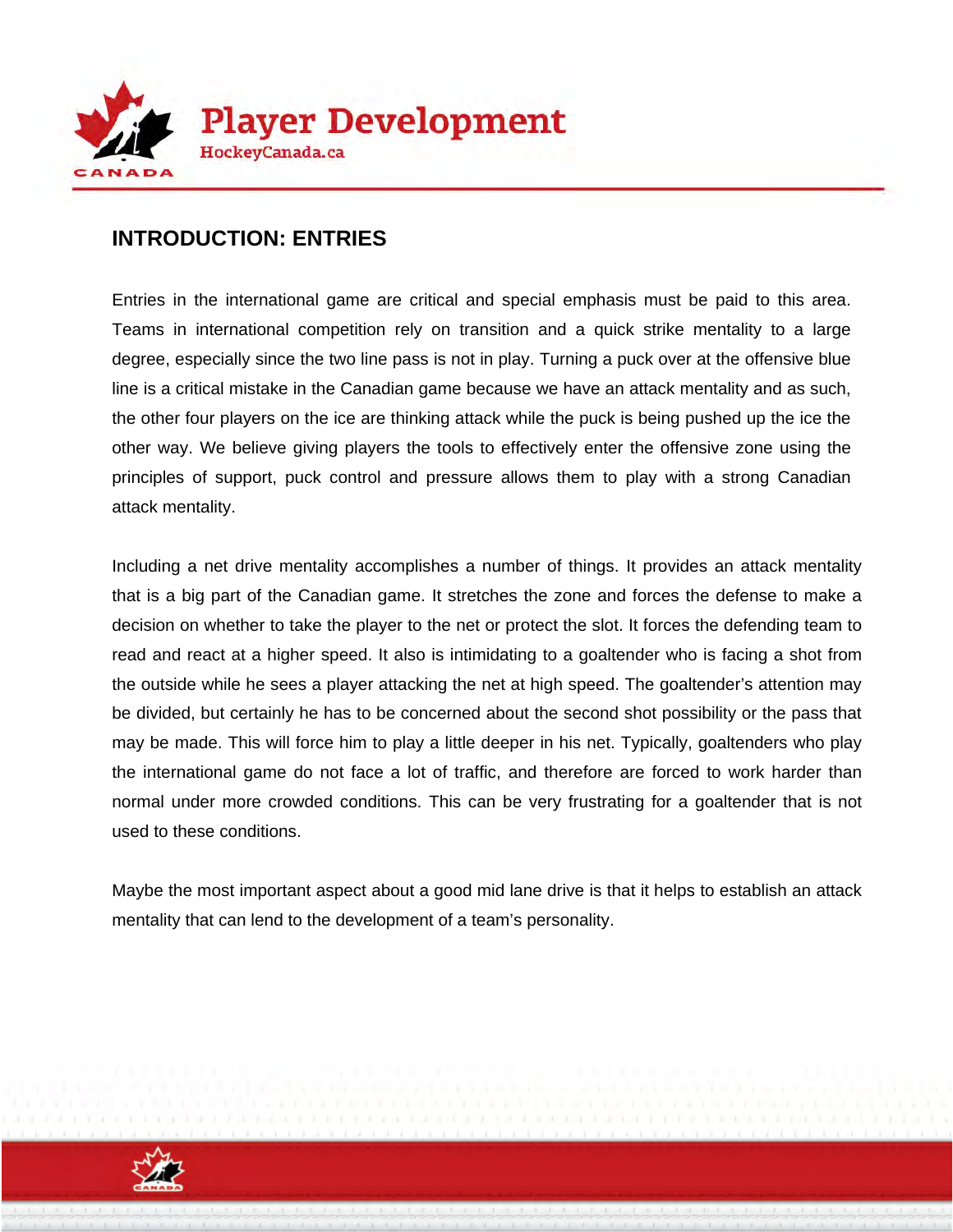

#### **Entries**

#### **Drill Name & Description Mid Lane Drive**   $F1$  $=$  $=$  F1 attacks the offensive blue line and takes puck D1 to the net. F3 drives the mid lane aggressively. **-**3 F2 reads play and can drive the net or go to slot for high pass. D1 and D2 move up on the play and are available D<sub>2</sub>  $\frac{1}{2}$  $\frac{1}{2}$ to fill in the high slot if open. Fill the open ice. **-** $\overline{2}$ **Drill Name & Description Wide Delay -**  $\frac{1}{1}$  $\frac{1}{1}$  F3 drives wide with puck and reads he is not able D1 to get to the net. He cuts back and protects puck making all options available.  $F2$  F2 drives net through the mid lane aggressively. ó, F1 drives net drawing defenders deep. • D1 and D2 activate and are available as high D<sub>2</sub> 로는 options.

F3 becomes the high man after the pass.

#### **Drill Name & Description -**

#### **Cross**

- $\bullet$  F2 looks for the open ice either in front (soft gap) of or behind the opposing D.
- F3 reads soft gap and crosses behind F2.
- F2 either gives puck to F3 or keeps it. Both players continue to attack net.
- F1 drives the net hard drawing defenders deep.
- D1 and D2 activate and are available in high slot.



 $F3$ 

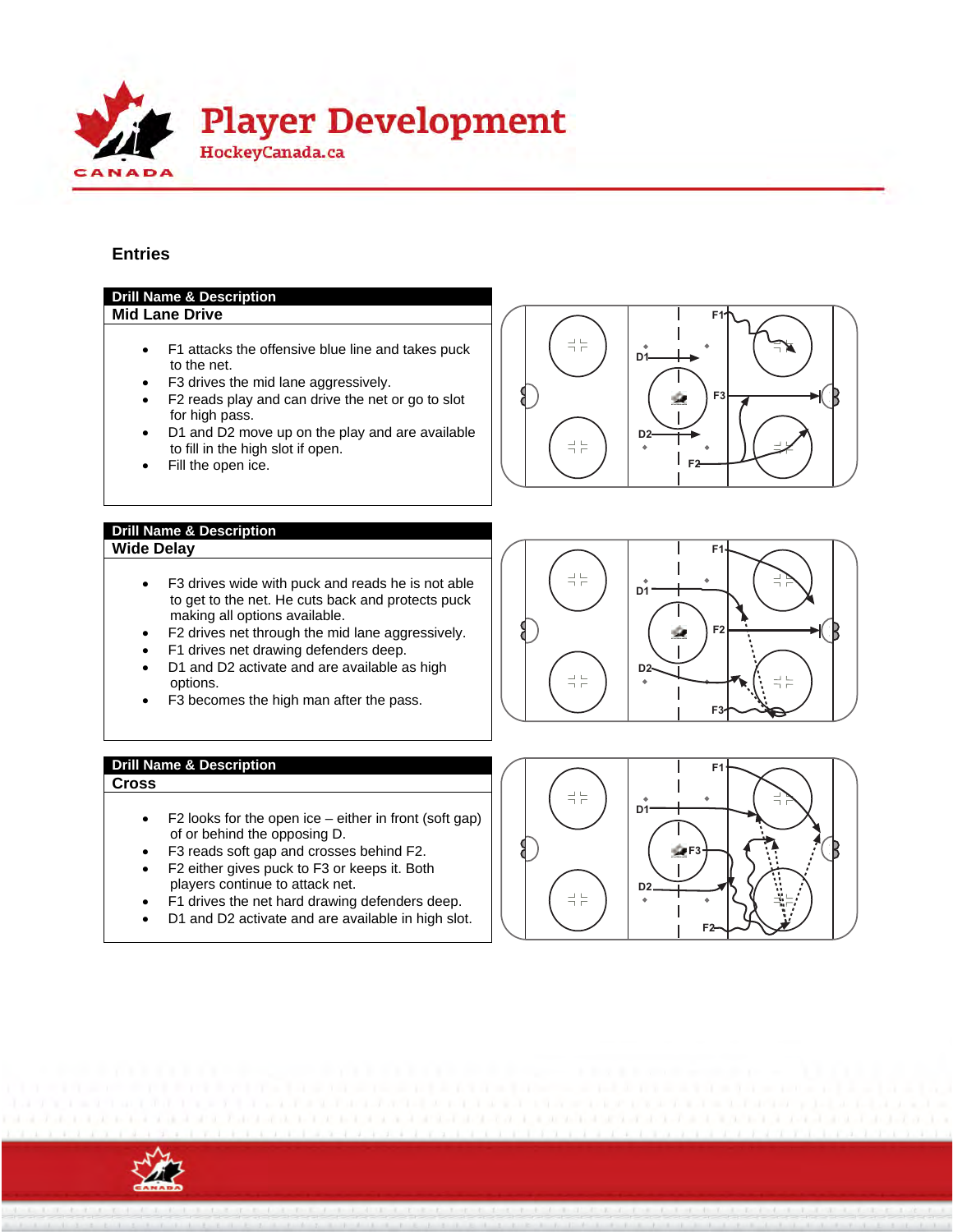

## **Drill Name & Description**

- F1 has the puck and is challenged by opposing D.
- F3 reads and provides close support to pick up chip (F3's speed should not be sacrificed).
- F2 drives the net trying to get inside position.
- D activate and are available to find open ice.



#### **Entries Drills**

#### **Drill Name & Description -**

**Split Groups – Forwards and Defense** 

Net Drive.

#### **Key Teaching Points**

- Hard driving strides to net from blue line.
- Stop at net.



## **Drill Name & Description**

 Freeze the coach then chip out side and chase inside.



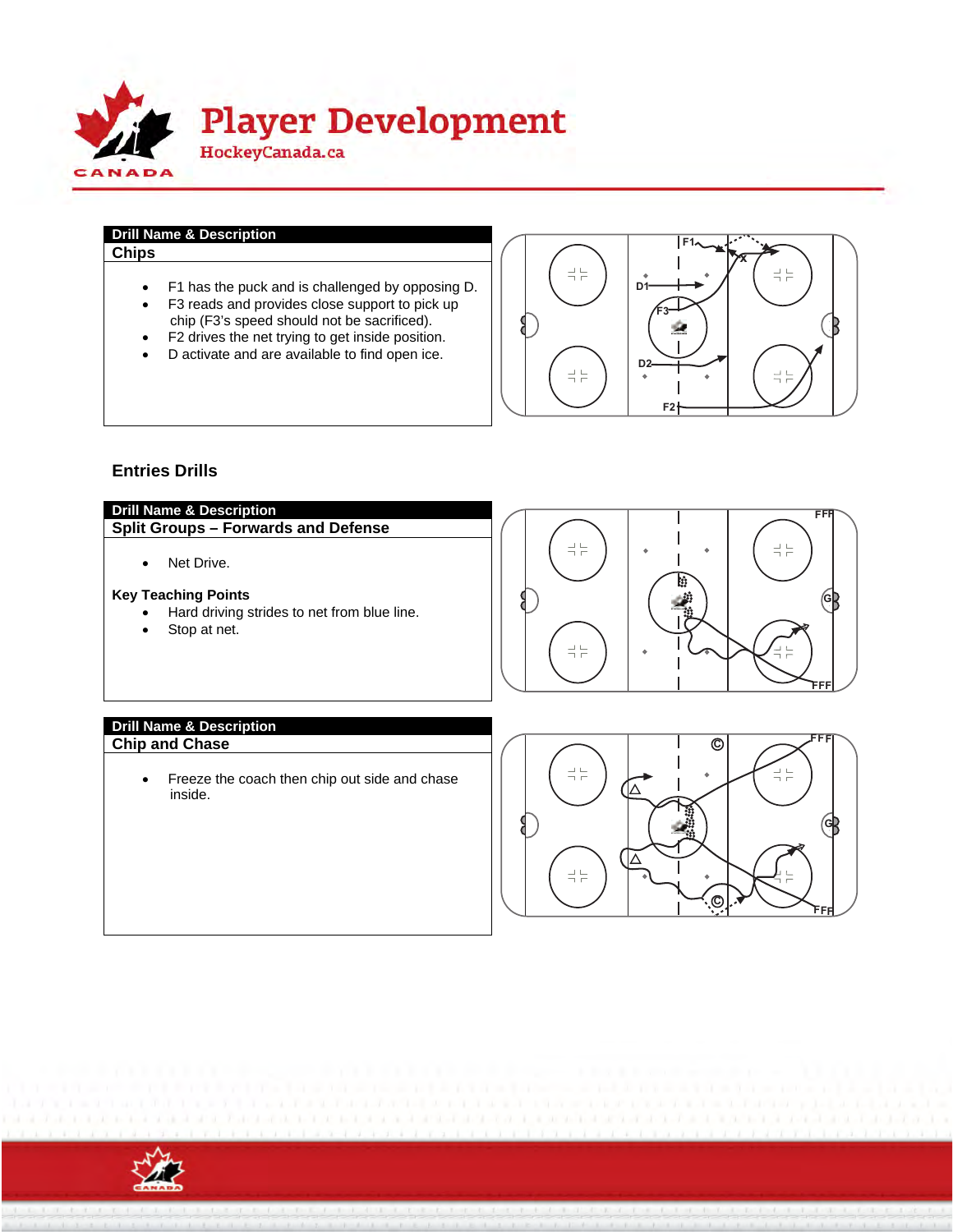

**Drill Name & Description -Wide Delay**

- Attack Coach with speed to back him off.
- Tight turn protecting puck and drive the seam.



#### **Drill Name & Description -**

#### **Cross**

- Attack with speed and identify open ice in front of coach.
- Tight cross to maintain speed.
- Protect puck.
- Drive seam.



#### **Drill Name & Description Net Drive**

- X1 and X2 leave on whistle.
- X1 takes puck around the cone and up the boards while X2 cuts hash marks and sprints over to support.
- X2 receives pass and drives wide while X1 goes to the middle driving mid lane directly to far post.

#### **Key Teaching Points**

- Keep feet driving through hash marks.
- Drive to par post.
- X2 go to the net after the pass.



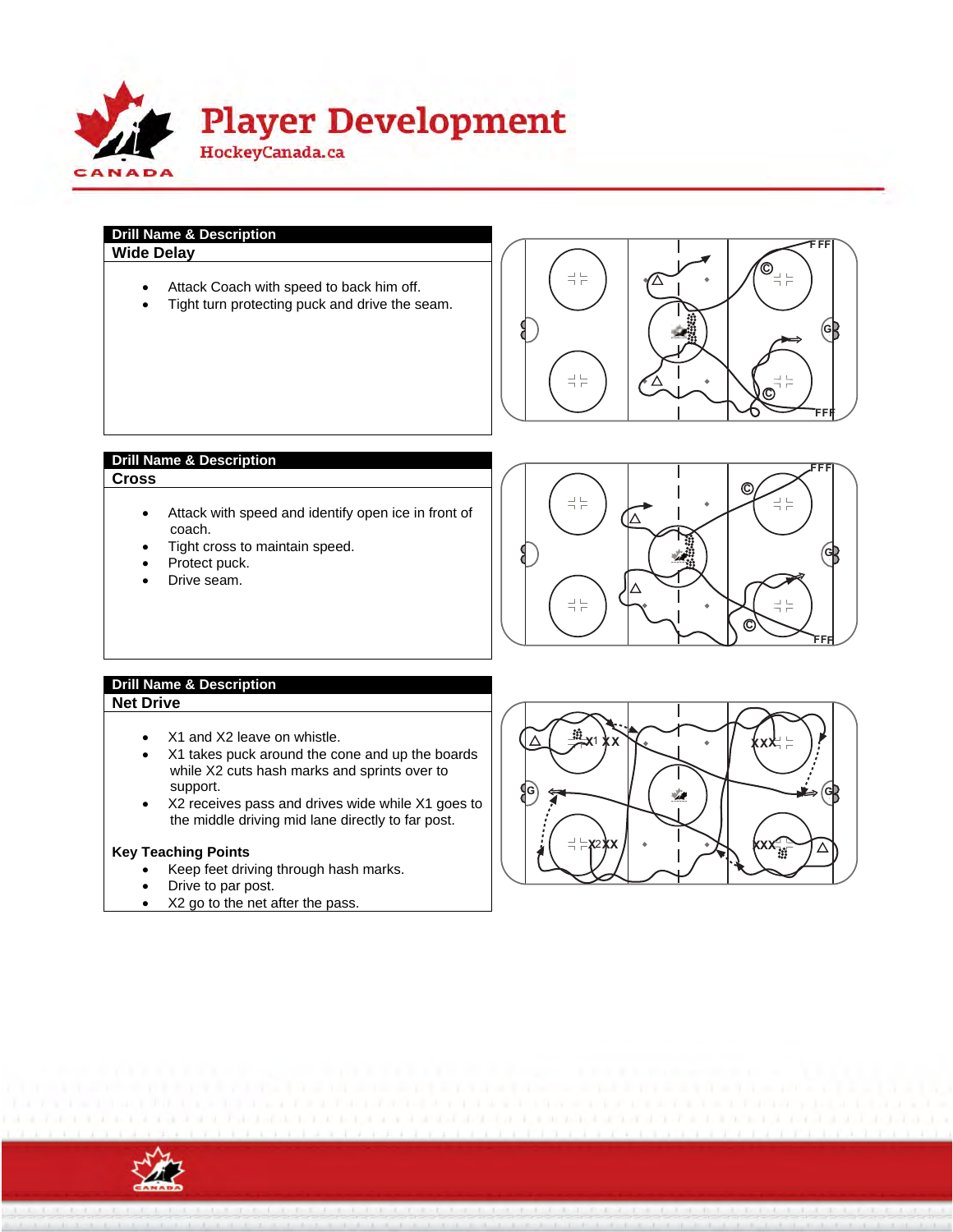

#### **Drill Name & Description 2 Man Support and Chip**

- X1 and X2 leave on whistle.
- X1 takes puck and feeds X2 going up the boards then skates to support.
- X2 draws coach to him and chips puck to open space for X1 to skate into it.
- X2 rejoins X1 on the rush.
- Both ends same time.

#### **Key Teaching Points**

- X1 works to support.
- X2 waits for coach to commit then moves puck to open space.

#### **Drill Name & Description**

#### **2 Man Wide Dela y**

- Same drill as above except coach pressures deeper.
- X1 saves his ice in neutral zone to ensure he is an option.
- X2 looks for X1, then fills in as a high man.

#### **Key Teaching Points**

- X2 drives deep and off the boards to create space.
- Protect puck on the delay.
- X1 save ice for timing purposes.
- X2 fill in as high man.
- **Drill Name & Description**

#### **2 Man Cross**

- Same as above, except X1 and X2 execute an offensive cross at the blue line.
- Can be a drop pass for X1 with drive or X2 can keep and drive or keep and feed to X1.

#### **Key Teaching Points**

- Play without puck support from behind on cross.
- There must be a net drive after the cross.







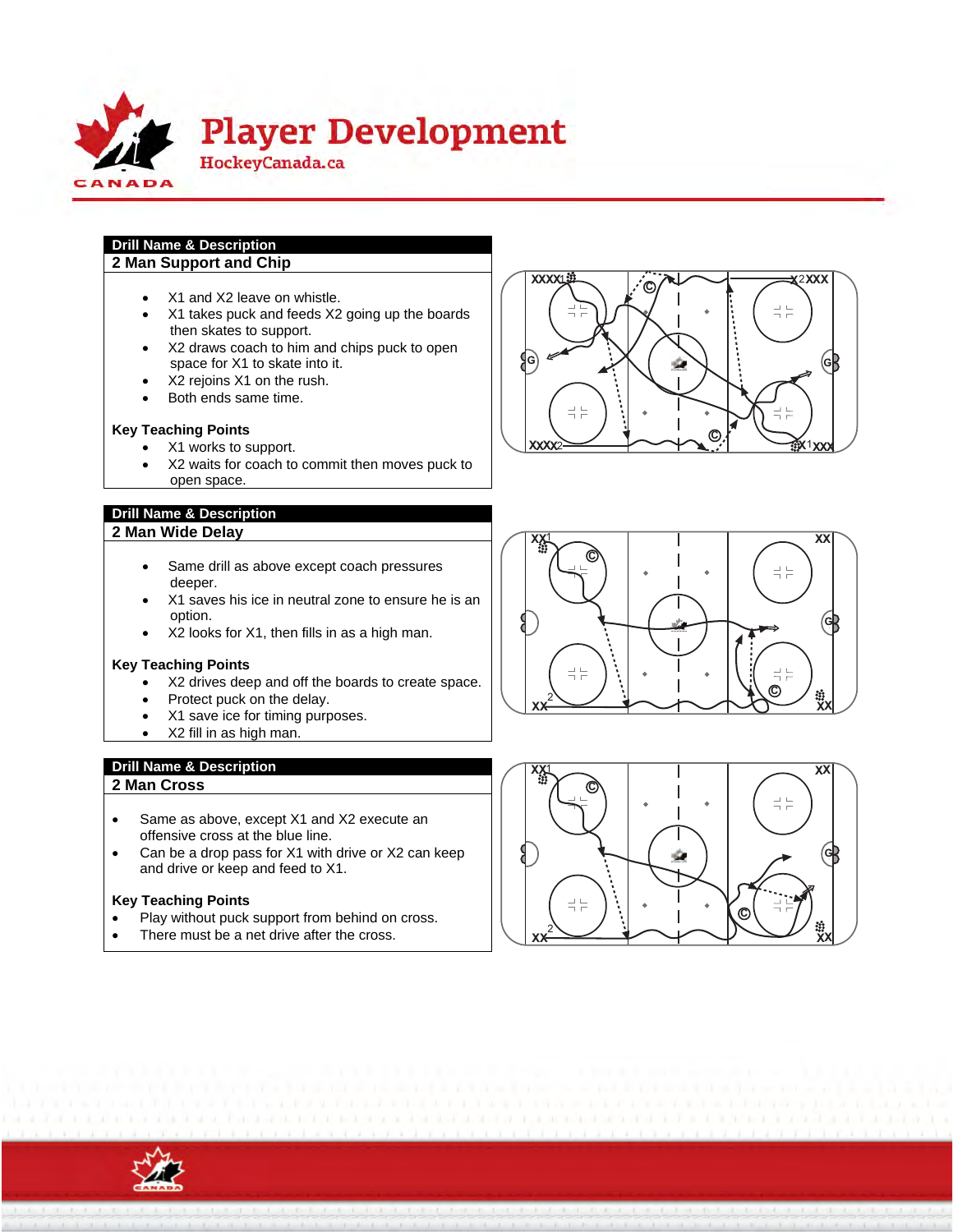

## **Drill Name & Description**

#### **3 Man Drive**

- X1 comes across zone with puck and drops for X2 coming off other side.
- X3 delays and joins the rush.
- 3 players exchange puck through neutral zone and prepare to enter zone vs two passive D.
- Coach can dictate desired zone entry.

#### **Key Teaching Points**

- Puck support.
- Net drive.
- Speed on the rush.
- Form attack triangle.

#### **Drill Name & Description**

#### **Breakout 5 vs 2**

- X's perform breakout and attack against 2 D defending with full pressure.
- X's need to read and react to choose proper entry.
- On whistle X's regroup and D get gap to defend 2<sup>nd</sup> rush.

#### **Key Teaching Points**

- Attack with speed thru neutral zone.
- Proper puck support necessary.
- Communicate.

#### **Key Points**

- The puck **must** be advanced at the offensive blue line.
- Speed must be maintained.
- There must be an aggressive mid lane drive.
- Five players must be up on the play.
- There should always be a high slot presence.





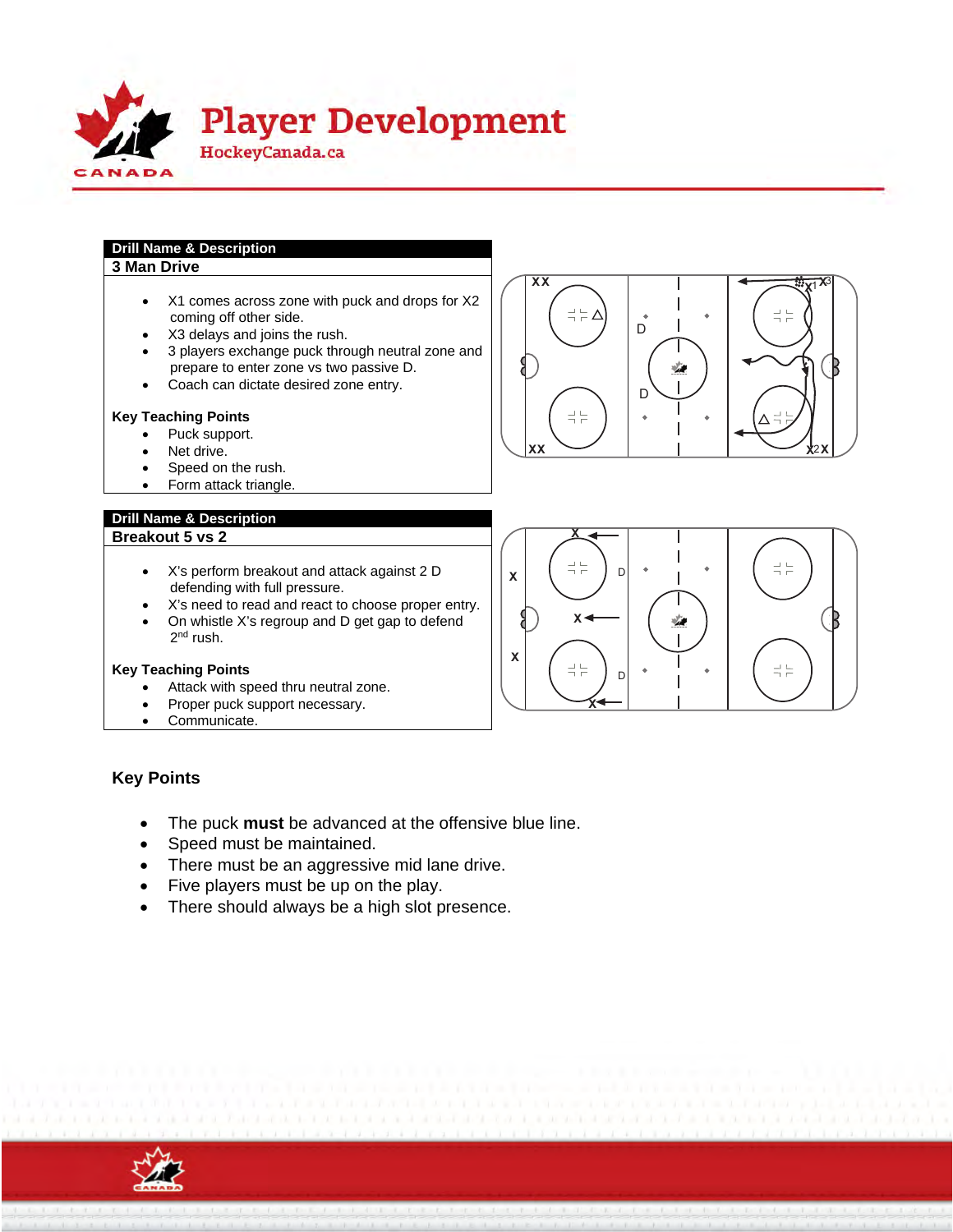

## **INTRODUCTION: OFFENSIVE ZONE PLAY**

Effective offensive zone play is very much a trade mark of Canadian hockey. By enjoying a territorial advantage during the course of a game the opposition is forced to react to what you are doing. Defending is much more taxing both physically and mentally than attacking and therefore there is an attrition effect as a game goes along.

There are various forms of effective offensive zone play, but it should be understood that while territorial advantage is important, developing scoring chances is the main aim. It should also be understood that good decisions and positioning are also important and so patience is a quality not to be under-estimated.

Effective offensive zone play requires that the principles of pressure, puck control and support employed by all five players on the ice. It is essential that players communicate to each other and work to move puck away from defensive pressure so as to take advantage of seams that may open up as a result of broken defensive coverage.

Forwards should funnel to the net on all shots with a second shot mentality.

Offensive zone play requires hard work and players willing to jump to opens spaces and moving quickly to areas after they move the puck. There must be a commitment to get pucks through to the net in order to take advantage of this sprint to the net

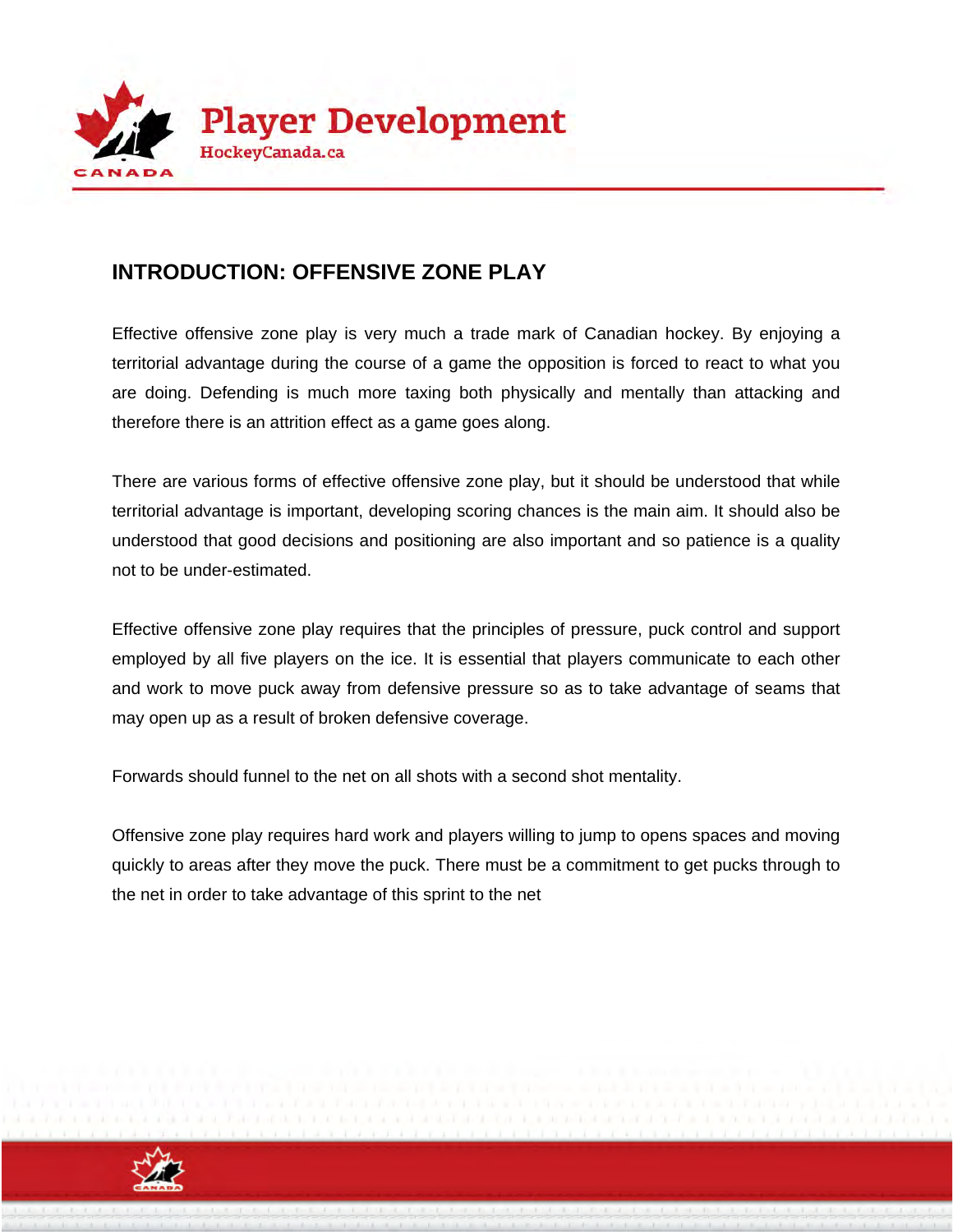

#### **Offensive Zone Play**



![](_page_37_Picture_3.jpeg)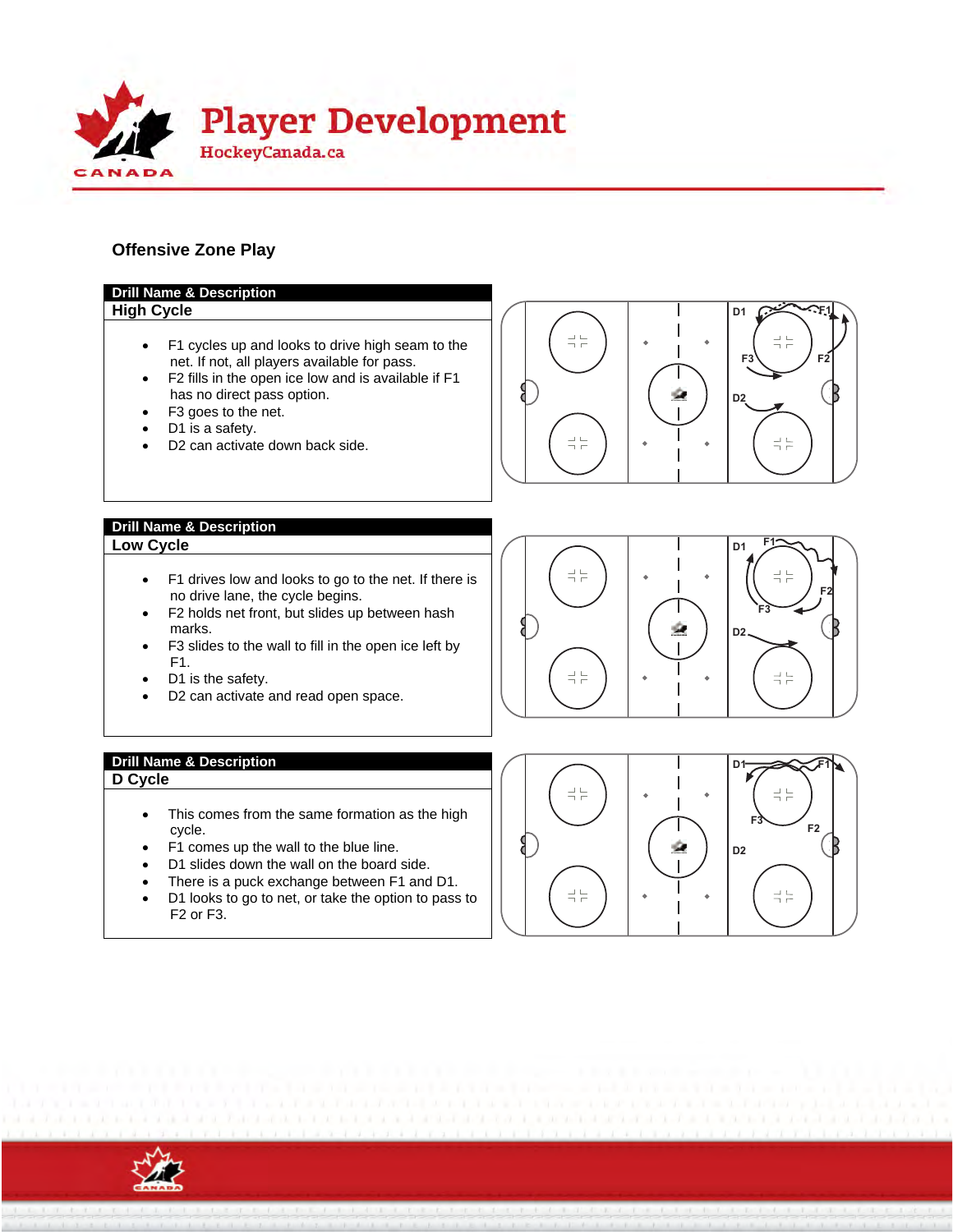![](_page_38_Picture_1.jpeg)

#### **Offensive Zone Play Drills**

#### **Drill Name & Description**

#### **Change Point of Attack**

- X1 jumps to loose puck while X2 holds net front and supports to open ice.
- X2 receives pass and drives net.

#### **Key Teaching Points**

- X2 holds net front to draw coverage.
- Communicate and release quickly to loose puck.
- Drive net.

#### **Drill Name & Description**

#### **D Cycle**

- X1 goes in for shot and releases to corner.
- He carries puck up wall past top of circles and X2 drives down wall.
- X1 reverses puck down wall to X2 who drives the net for a shot.
- X2 then releases to corner to take puck up wall for X3.

#### **Key Teaching Points**

- X1 drives up wall to draw coverage.
- X1 protect puck and create lane for X2.
- X2 communicate and drive seam.

#### **Drill Name & Description**

#### **Low Cycle**

- $X1$  begins with puck, shoots, returns for  $2<sup>nd</sup>$  puck and carries down wall.
- X2 provides support and communicates.
- X1 protects puck and reverses it to X2 who drives net for a shot.
- $\bullet$  X2 retrieves 2<sup>nd</sup> puck and X3 supports.

#### **Key Teaching Points**

- Drive low down wall protecting puck.
- Support player fills open space and communicates.
- Support player jumps to loose puck and drives net.

![](_page_38_Figure_31.jpeg)

![](_page_38_Figure_32.jpeg)

![](_page_38_Figure_33.jpeg)

![](_page_38_Picture_34.jpeg)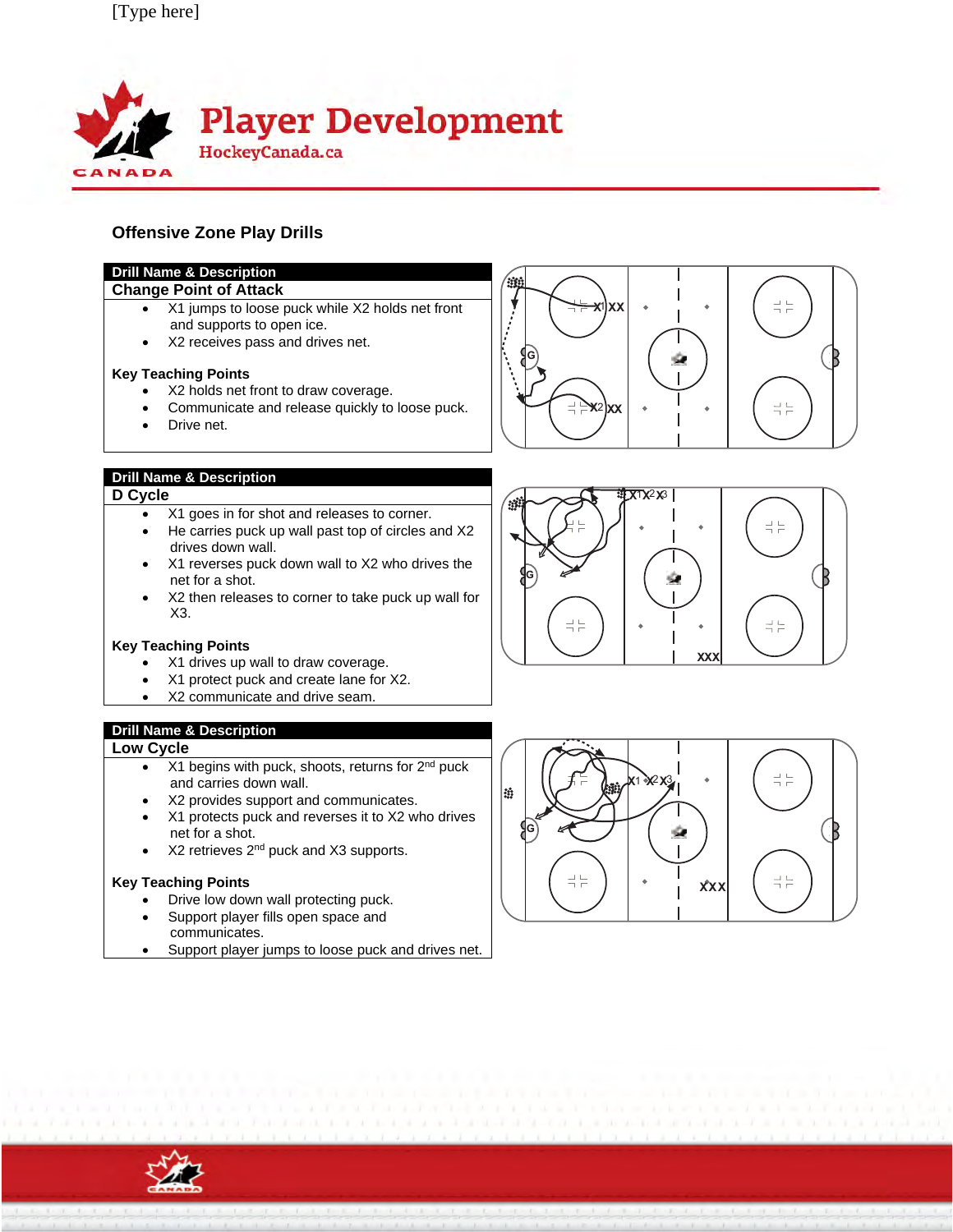![](_page_39_Picture_0.jpeg)

#### **Key Points**

- Forwards win the race to the puck
- Protect the puck.
- Take puck away from pressure forcing the defensive team to adjust.
- Supporting player fill the open ice and communicate.
- Move the puck to the open ice.
- Move to support the puck carrier.
- Attack seams as they make themselves available.
- Do not throw the puck out blindly.

![](_page_39_Picture_10.jpeg)

![](_page_39_Picture_11.jpeg)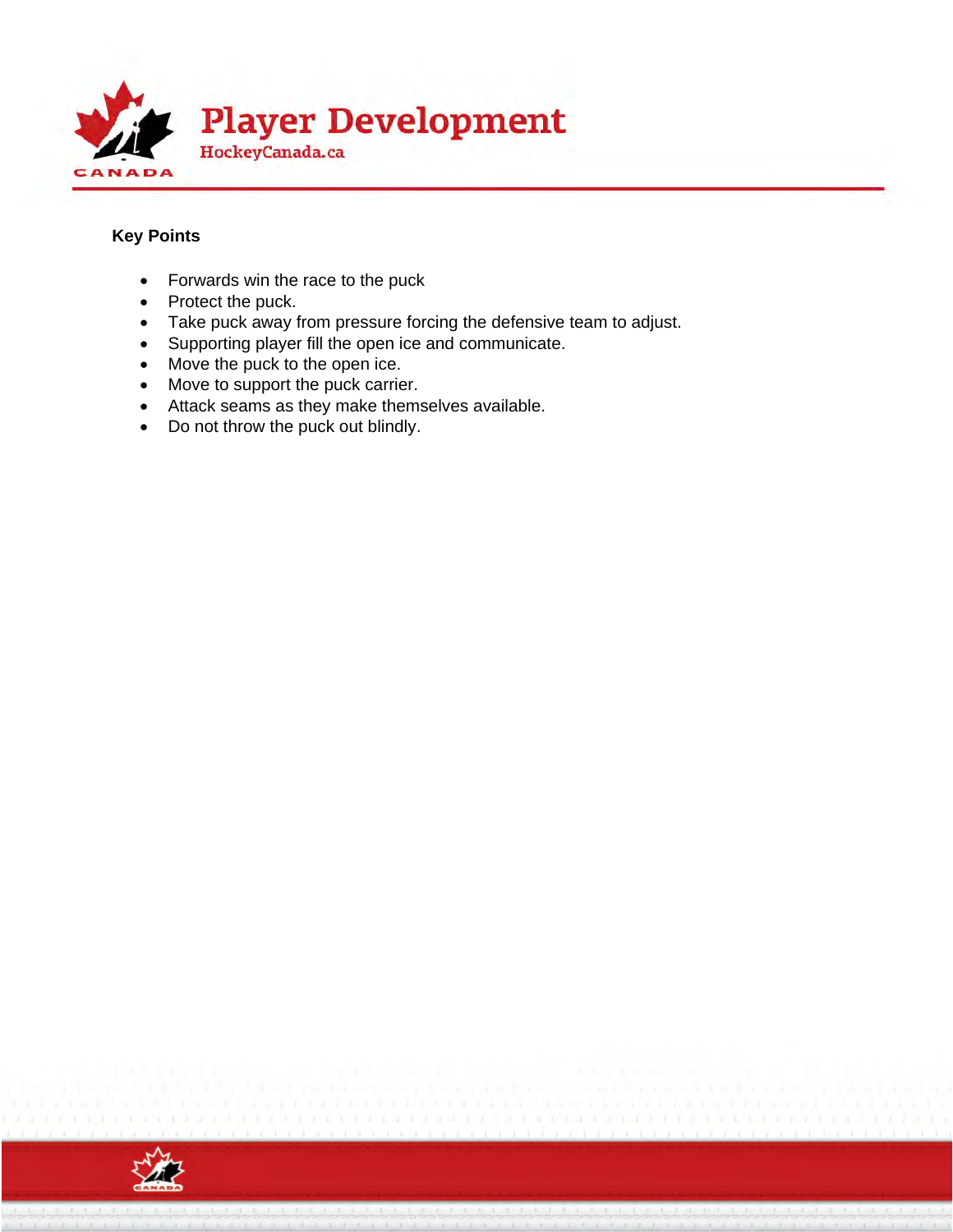![](_page_40_Picture_0.jpeg)

## **INTRODUCTION: SPECIAL TEAMS**

#### **Power Play Breakouts**

Regardless of Breakout, no – stop option should be considered to force PK forecheck to make a decision

#### **Drill Name & Description**

**Power Play – Breakout - Stretch vs Support** 

- Stretch when puck carrier is coming your way (ex. F3)
- Support when puck carrier is moving away from you (ex. F2)

![](_page_40_Figure_8.jpeg)

#### **Drill Name & Description**

**Power Play – Breakout - Stretch vs Support** 

- Timing is crucial. Defensemen need to pass early to give forwards the possibility :
	- o To keep speed for entry
	- o To establish support
	- o To be 1st on pucks on dumps

![](_page_40_Figure_15.jpeg)

![](_page_40_Picture_16.jpeg)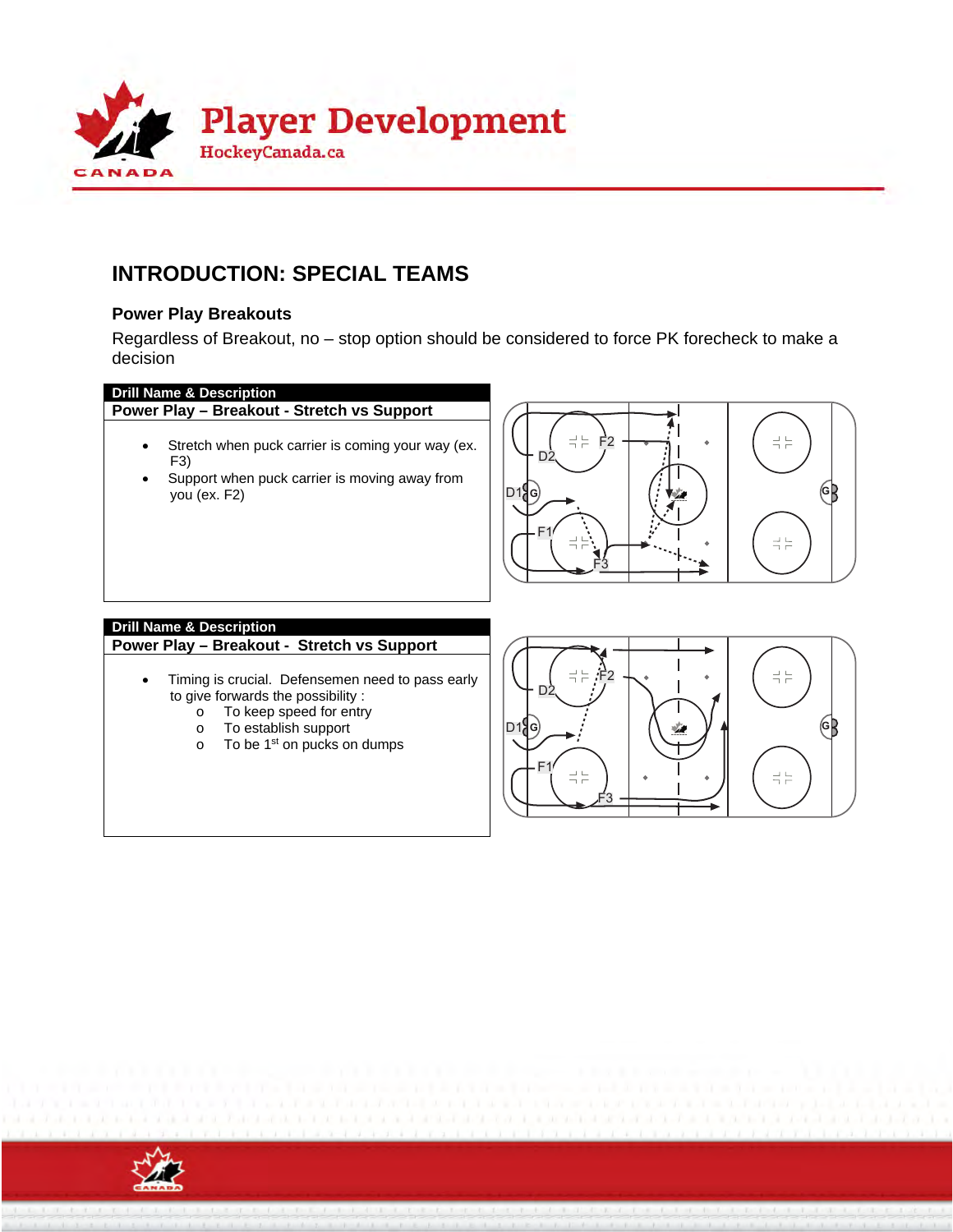![](_page_41_Picture_0.jpeg)

## **Drill Name & Description**

- Goal is to keep control on entry
- 4 main target areas to reach while carrying the puck or to place the puck into (to regain puck)

![](_page_41_Figure_5.jpeg)

## **Drill Name & Description**

- Need 2 players on strong side supporting each other and covering #1 and #2 target areas
- Need 2 players on far side to cover the further target areas (#3 and #4)

![](_page_41_Figure_9.jpeg)

#### **Drill Name & Description Power Play – Zone Entry**

- Can use the target areas to:
	- o Start set-up<br>o Release pre
	- Release pressure
	- o Create battles

![](_page_41_Figure_15.jpeg)

![](_page_41_Picture_16.jpeg)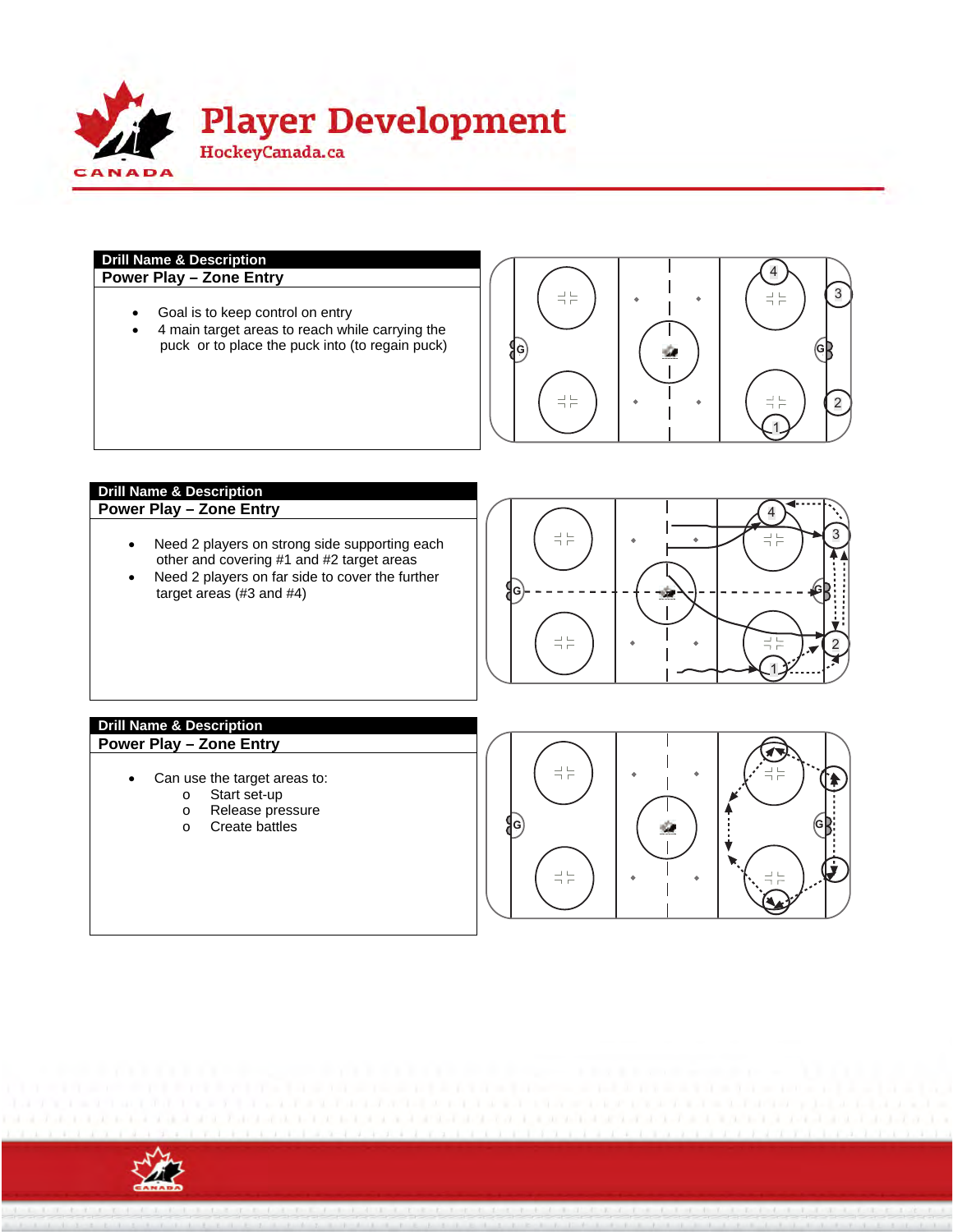![](_page_42_Picture_0.jpeg)

## **Drill Name & Description**

**Power Play – Zone Entry**

- On battles you can keep a player wide as an outlet rather than have 3 on the same side. It allows players in the battle to know where to release the pressure.
- The far man still acts as a forechecker in case the opponent carries puck behind the net.

![](_page_42_Figure_5.jpeg)

**Many set-ups exist and all work well against a particular penalty kill formation. All of them rely on players ability to (a) release pressure, (b) attack seams.** 

#### **Drill Name & Description Power Play**

- Attacking seams quickly with:
	- o A shot (quick release)
	- o A pass (move puck quickly**)**
	- o A carry (move feet)
- Always try to position your body to attack a seam (with or without puck)

![](_page_42_Figure_13.jpeg)

## **Drill Name & Description**

**Power Play – Spread (3-2) Set Up**  $\left| \begin{array}{c} \left| \begin{array}{c} \end{array} \right| \end{array} \right| = 1$ 

- Very versatile set-up because it can easily turn into:
	- o Overload
	- o Umbrella
	- o 1-3-1

![](_page_42_Picture_20.jpeg)

![](_page_42_Picture_21.jpeg)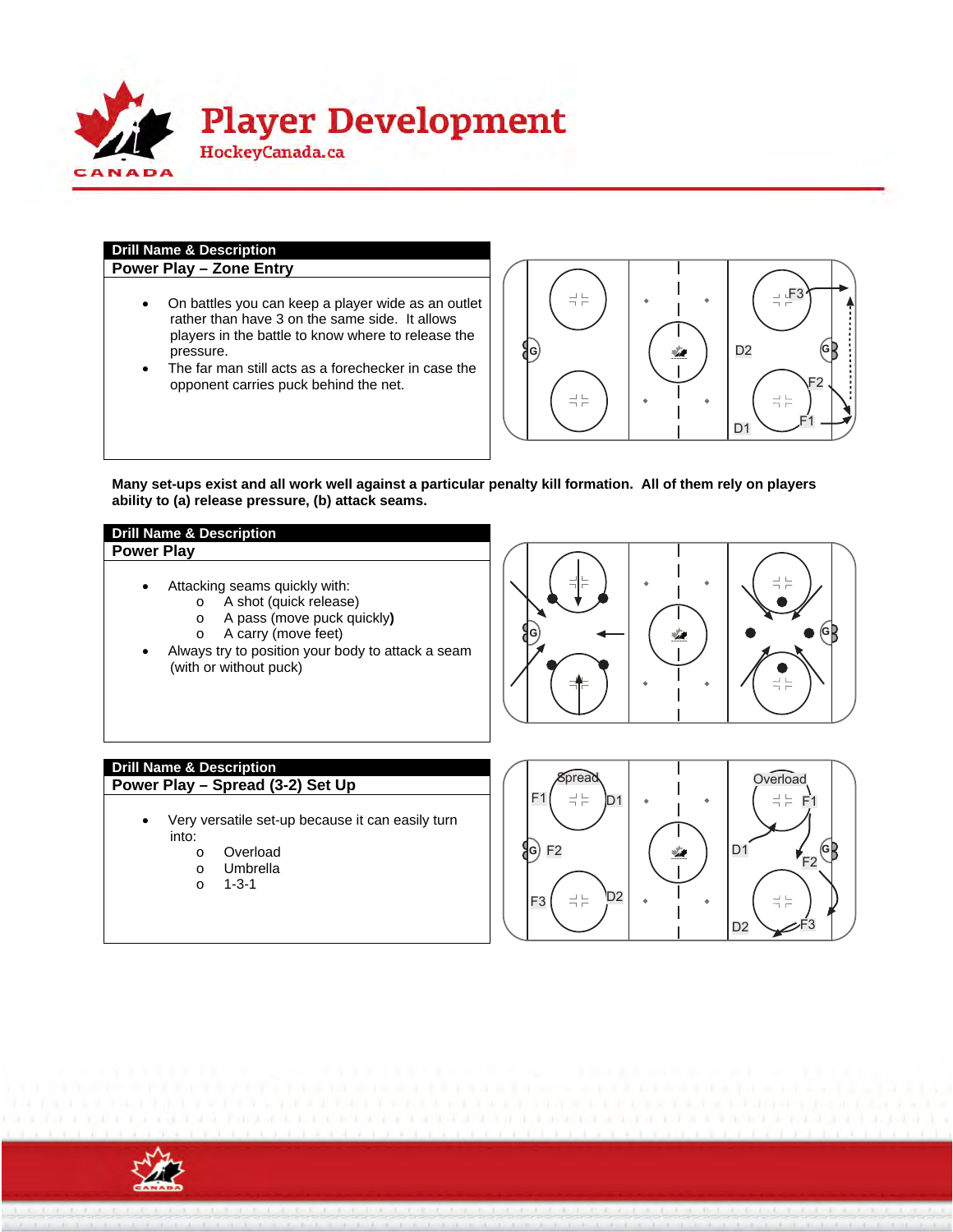![](_page_43_Picture_0.jpeg)

![](_page_43_Figure_1.jpeg)

![](_page_43_Picture_2.jpeg)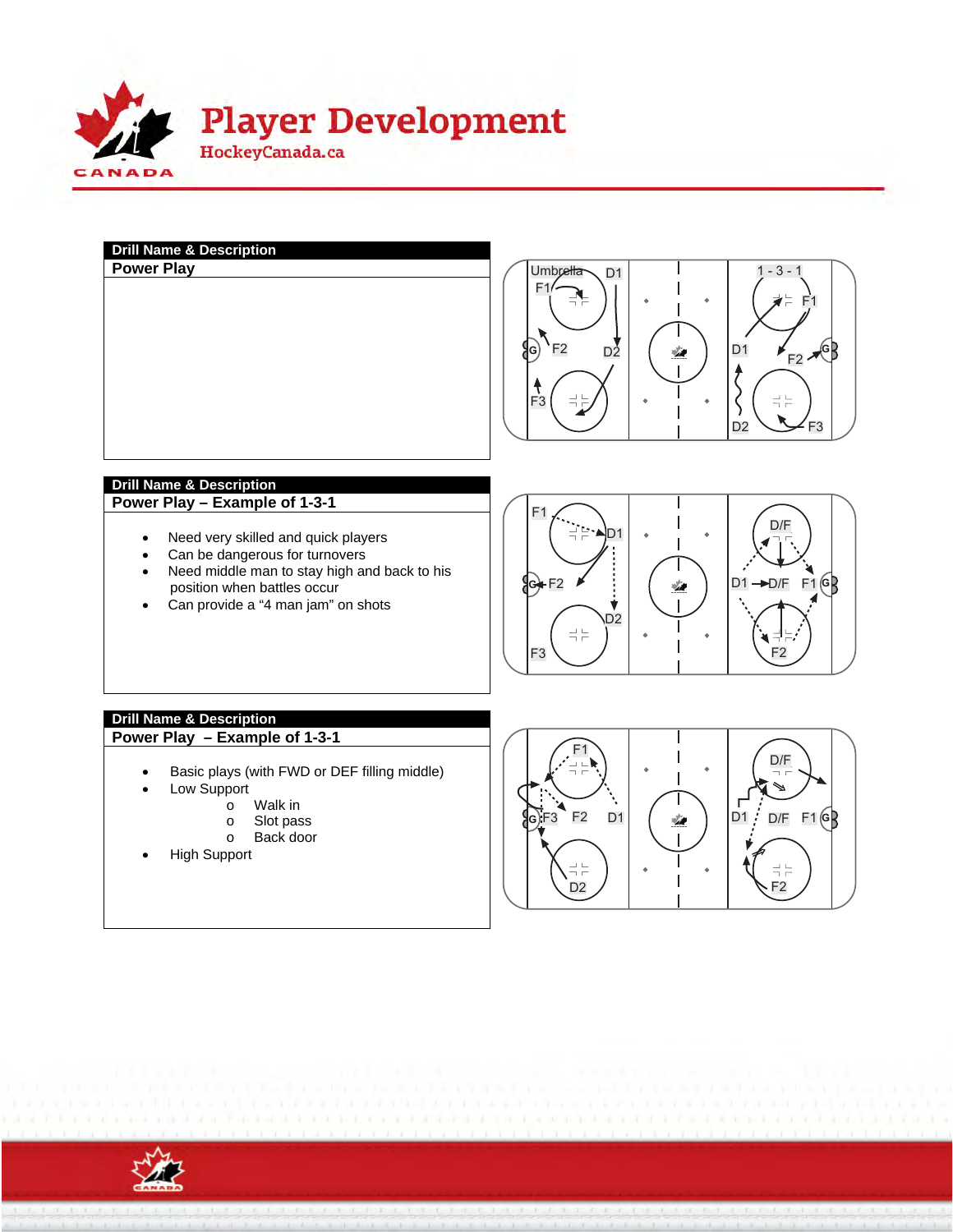![](_page_44_Picture_0.jpeg)

**Power Play Drills** 

![](_page_44_Figure_2.jpeg)

![](_page_44_Picture_3.jpeg)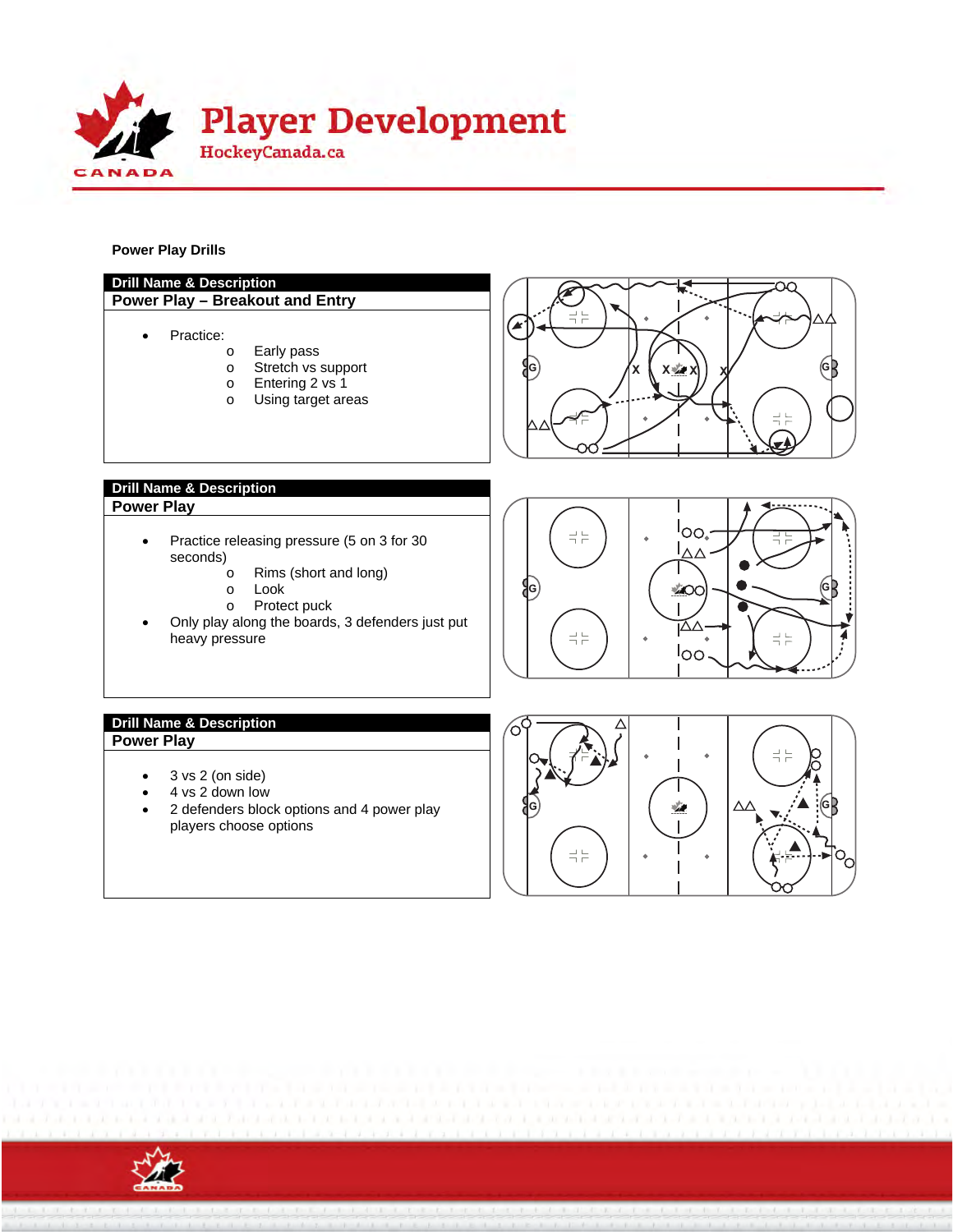![](_page_45_Picture_0.jpeg)

## **Drill Name & Description**

**Power Play** 

- 4 vs 2 up top to practice positioning body in seams with or without the puck
- Shoot on whistle

![](_page_45_Picture_5.jpeg)

#### **Drill Name & Description Power Play**

- Practice only passing for 1 minute with 2 pucks at the same time (1 second possession)
- $\bullet$  It will increase vision, speed of execution, and communication

![](_page_45_Figure_9.jpeg)

![](_page_45_Picture_10.jpeg)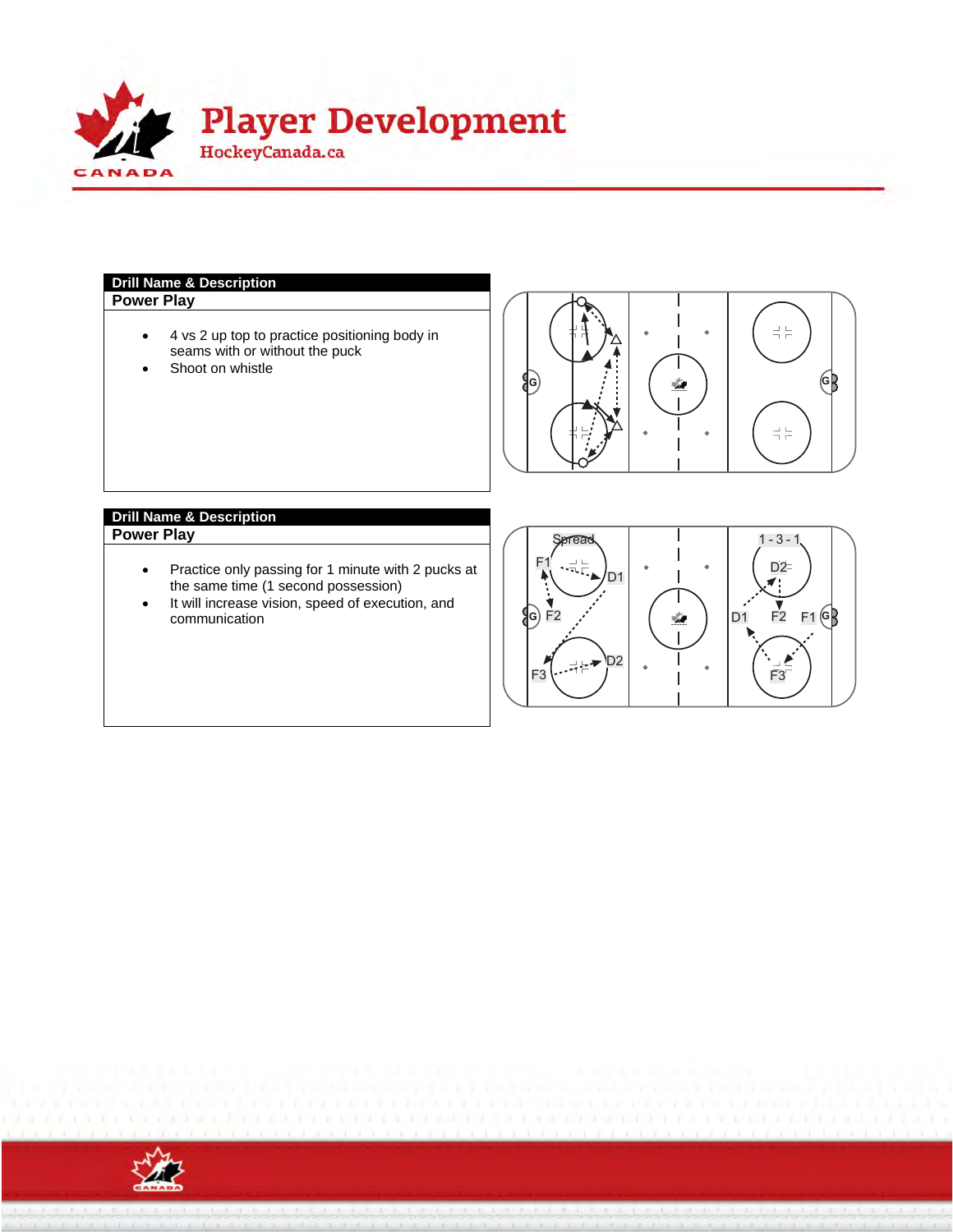![](_page_46_Picture_0.jpeg)

## **Penalty Killing Forechecks**

![](_page_46_Figure_2.jpeg)

![](_page_46_Picture_3.jpeg)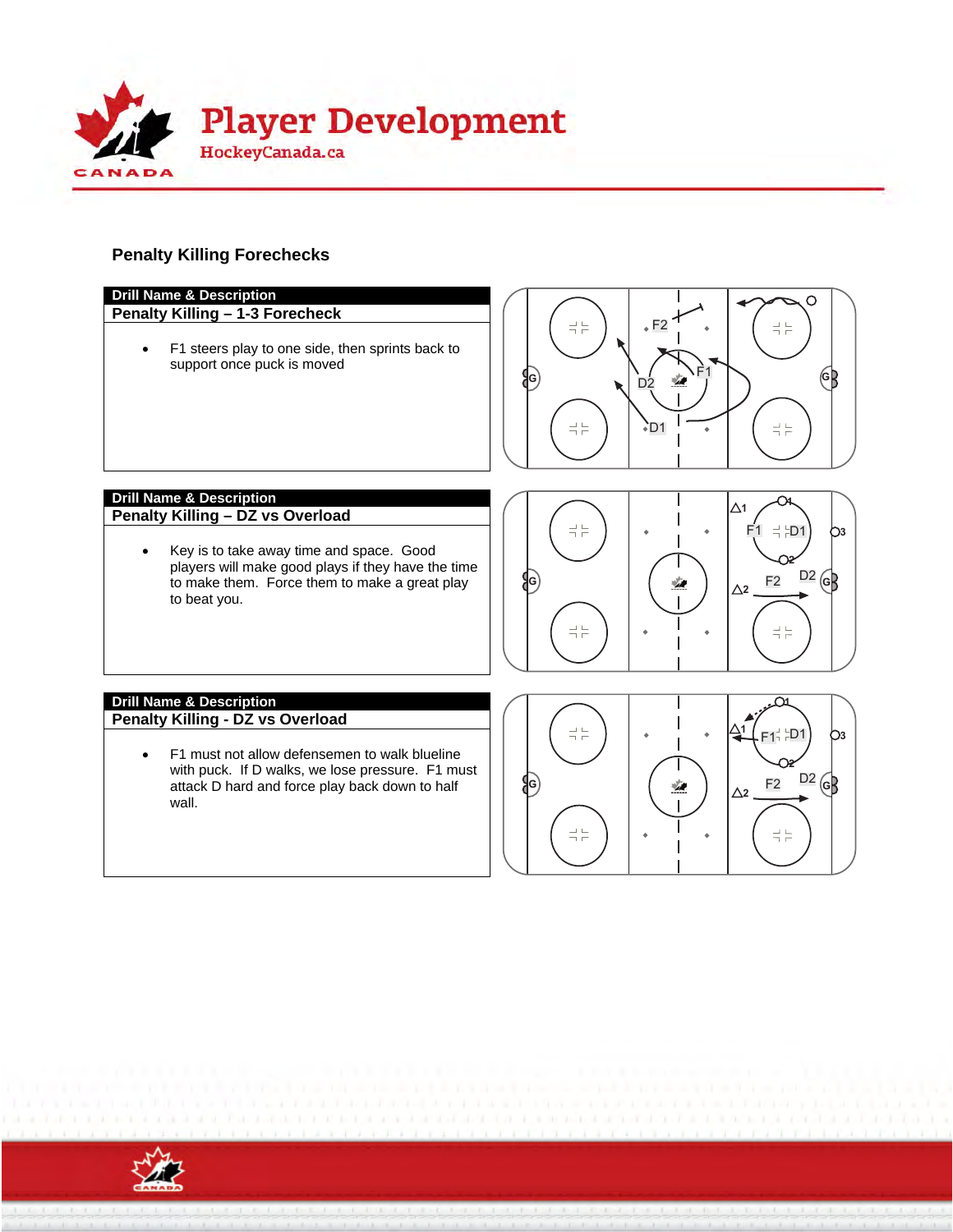![](_page_47_Picture_0.jpeg)

#### **Drill Name & Description Penalty Killing - DZ vs Overload**

• If opposing F on half wall is above top of circle, F1 must try to press him down the boards, not allowing a pass back to the D at point. If half wall forward receives pass below top of circle, D1 should be in good position to jump and pressure. D2 is cheating to pressure low play. F2 covers net front.

![](_page_47_Figure_4.jpeg)

#### **Drill Name & Description Penalty Killing - DZ vs Overload**

• Key to this PK is when opponent gets set up with full control on half wall. D1 must contain, maintain positioning in shooting lane and inside the dots.

![](_page_47_Figure_8.jpeg)

#### **Drill Name & Description**

**Penalty Killing - DZ vs Overload** 

• The low play is now imperative. If low opposing F is outside dots when low play is made, D1 plays the 2 on 1 and continues to contain as low F is not a threat.

![](_page_47_Figure_12.jpeg)

![](_page_47_Picture_13.jpeg)